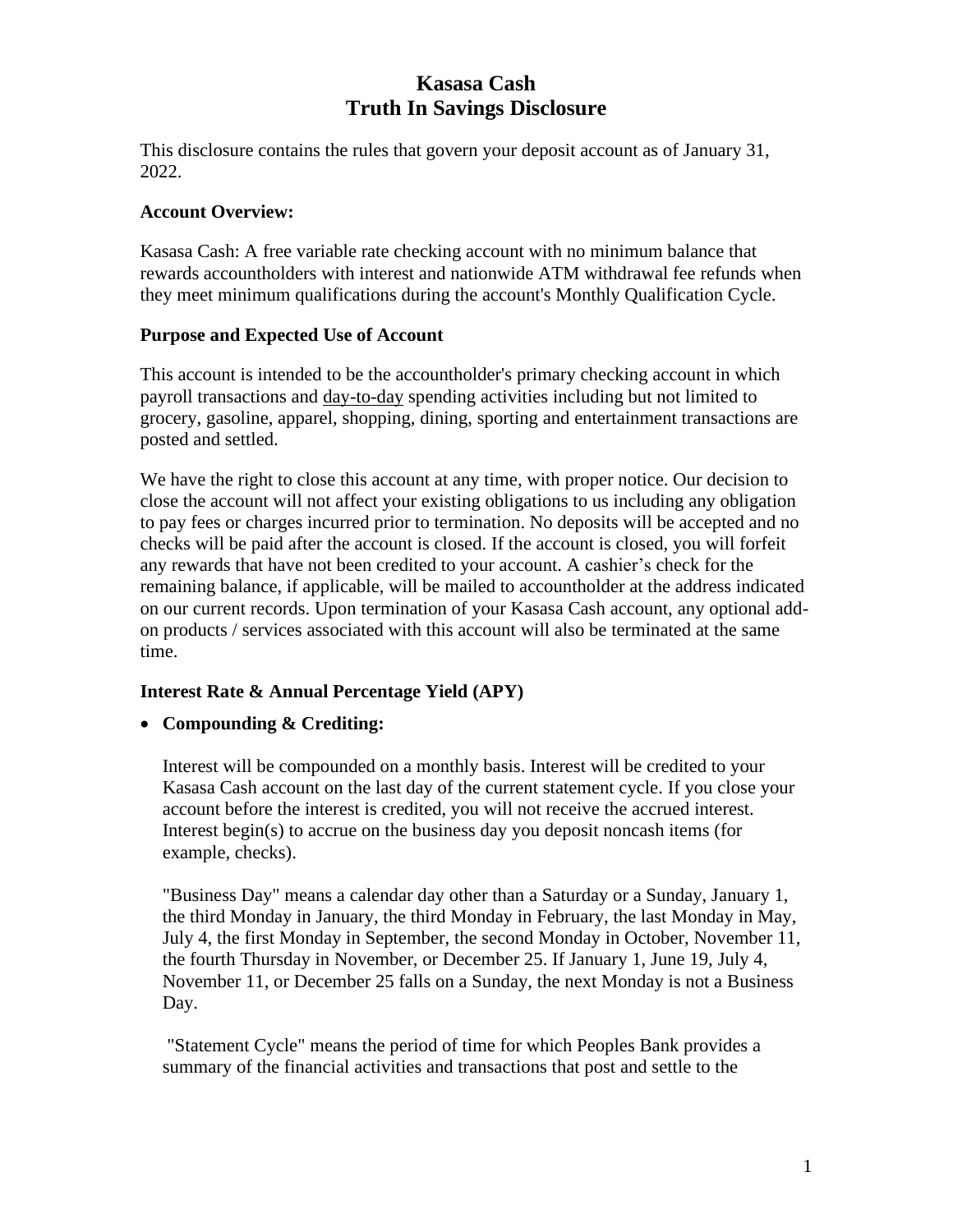accountholder's account. Contact one of our branch service representatives for specific Statement Cycle dates.

# • **Balance Computation Method:**

We use the average daily balance method to calculate the interest on your Kasasa Cash account. This method applies a periodic rate to the average daily balance in the account for the period. The average daily balance is calculated by adding the principal in the account for each day of the period and dividing that figure by the number of days in the period. The period we use is the Statement Cycle.

# • **Interest Rate & Annual Percentage Yield:**

This is a variable rate account. The interest rate and annual percentage yield may change. The interest rate is determined at our discretion and we may change the interest rate on your account at any time, without any limitations, and without notice to you.

When your Kasasa Cash account qualifications are met during a Monthly Qualification Cycle average daily balances up to and including \$10,000 in your Kasasa Cash account earn an interest rate of 2.00% resulting in an APY of 2.02%; and average daily balances over \$10,000 earn an interest rate of 0.25% on the average daily balance over \$10,000, resulting in a range from 2.02% to 0.41% APY depending on the account's average daily balance.

When Kasasa Cash qualifications are not met, ATM withdrawal fees are not refunded and the interest rate earned on the entire average daily balance in the account will be 0.05% resulting in an APY of 0.05%;

## **Qualification Information:**

To earn your rewards, the following enrollments must be in place and all transactions and activities must post and settle to your Kasasa Cash account during each Monthly Qualification Cycle:

- At least 1 direct deposit, ACH credit, or ACH payment transaction(s)
- At least 10 debit card purchases
- Be enrolled in and have agreed to receive e-statements rather than paper statements
- Maintain a valid email address on record with bank

Account transactions and activities may take one or more days to post and settle to the account and all must do so during the Monthly Qualification Cycle in order to qualify for the account's rewards.

"Monthly Qualification Cycle" means a period beginning one (1) banking day prior to the first day of the current statement cycle through one (1) banking day prior to the last business day of the current statement cycle.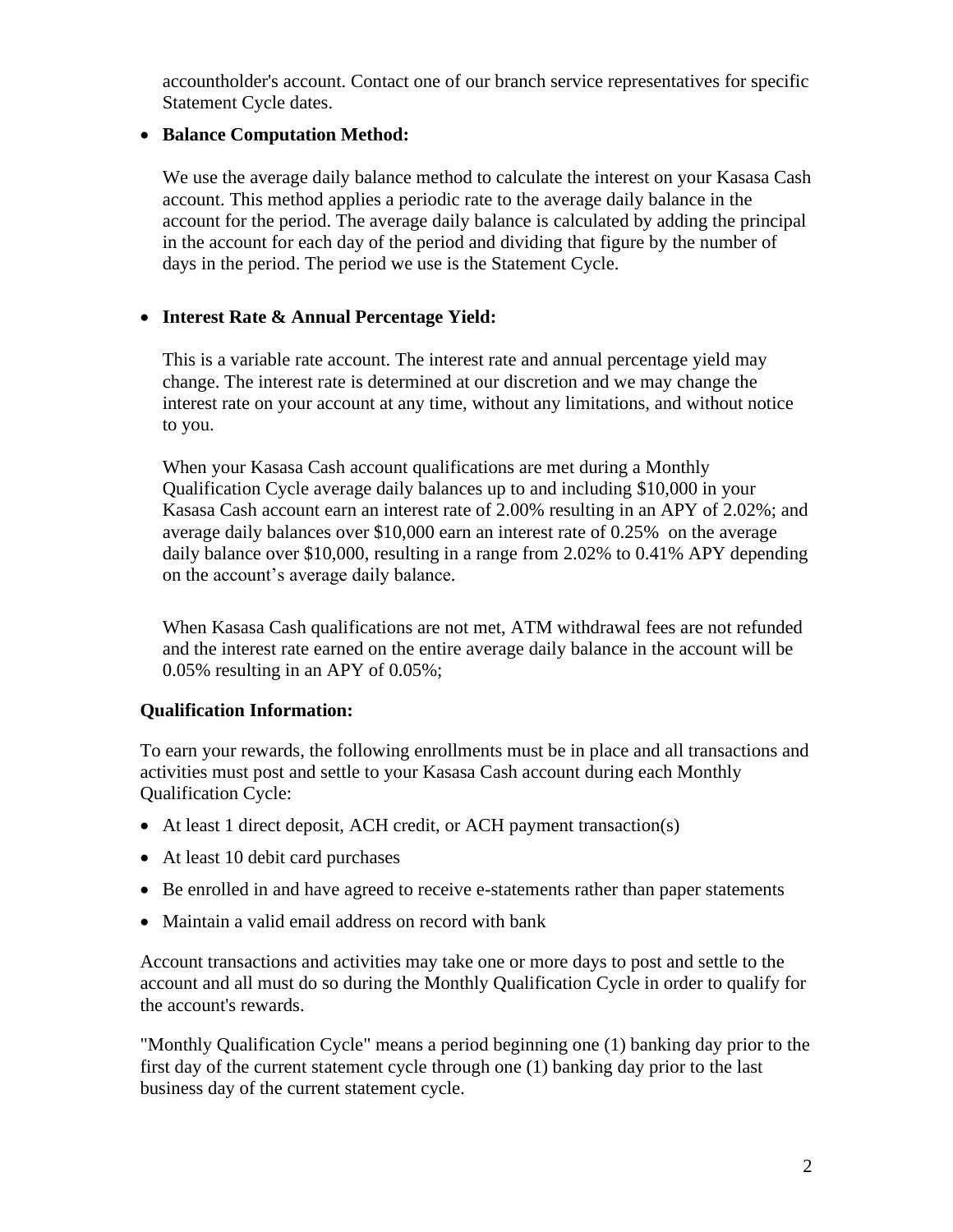Contact one of our branch service representatives for specific Monthly Qualification Cycle dates.

"Banking Day" means any day on which an office of the bank is open to the public for the purpose of carrying out substantially all of its banking functions or for processing.

"Business Day" means a calendar day other than a Saturday or a Sunday, January 1, the third Monday in January, the third Monday in February, the last Monday in May, June 19, July 4, the first Monday in September, the second Monday in October, November 11, the fourth Thursday in November, or December 25. If January 1, July 4, November 11, or December 25 falls on a Sunday, the next Monday is not a Business Day.

"Statement Cycle" means the period of time for which our bank provides a summary of the financial activities and transactions that post and settle to the accountholder's account. Contact one of our branch service representatives for specific Statement Cycle dates.

### **Reward Information:**

When your Kasasa Cash account qualifications are met during a Monthly Qualification Cycle, average daily balances up to and including \$10,000 in your Kasasa Cash account earn an interest rate of 2.00% resulting in an APY of 2.02%; and average daily balances over \$10,000 earn an interest rate of 0.25% resulting in a range from 2.02% to 0.41% APY depending on the account's average daily balance.

You will receive reimbursements up to an aggregate total of \$25 for nationwide ATM withdrawal fees incurred within your Kasasa Cash account during that Monthly Qualification Cycle. We reimburse ATM withdrawal fees based on estimates when the withdrawal information we receive does not identify the ATM withdrawal fee. If you have not received an appropriate reimbursement, we will adjust the reimbursement amount if we receive the transaction receipt within sixty (60) calendar days of the withdrawal transaction. **NOTE:** *ATM fee reimbursements only apply to Kasasa Cash, Kasasa Cash Back, or Kasasa Tunes transactions via ATM; Kasasa Saver ATM transaction fees are not reimbursed nor refunded.*

When your Kasasa Cash qualifications are not met, the interest rate earned on the account's entire average daily balance will be 0.05% resulting in an annual percentage yield of 0.05% and ATM withdrawal fees are not refunded.

Interest will be credited to your Kasasa Cash account on the last day of the current statement cycle.

Nationwide ATM withdrawal fee reimbursements will be credited to your account on the last day of the current statement cycle.

#### **Purpose and Expected Use of Account:**

This account is intended to be the accountholder's primary checking account in which payroll transactions and day-to-day spending activities including but not limited to grocery, gasoline, apparel, shopping, dining, sporting, and entertainment transactions are posted and settled.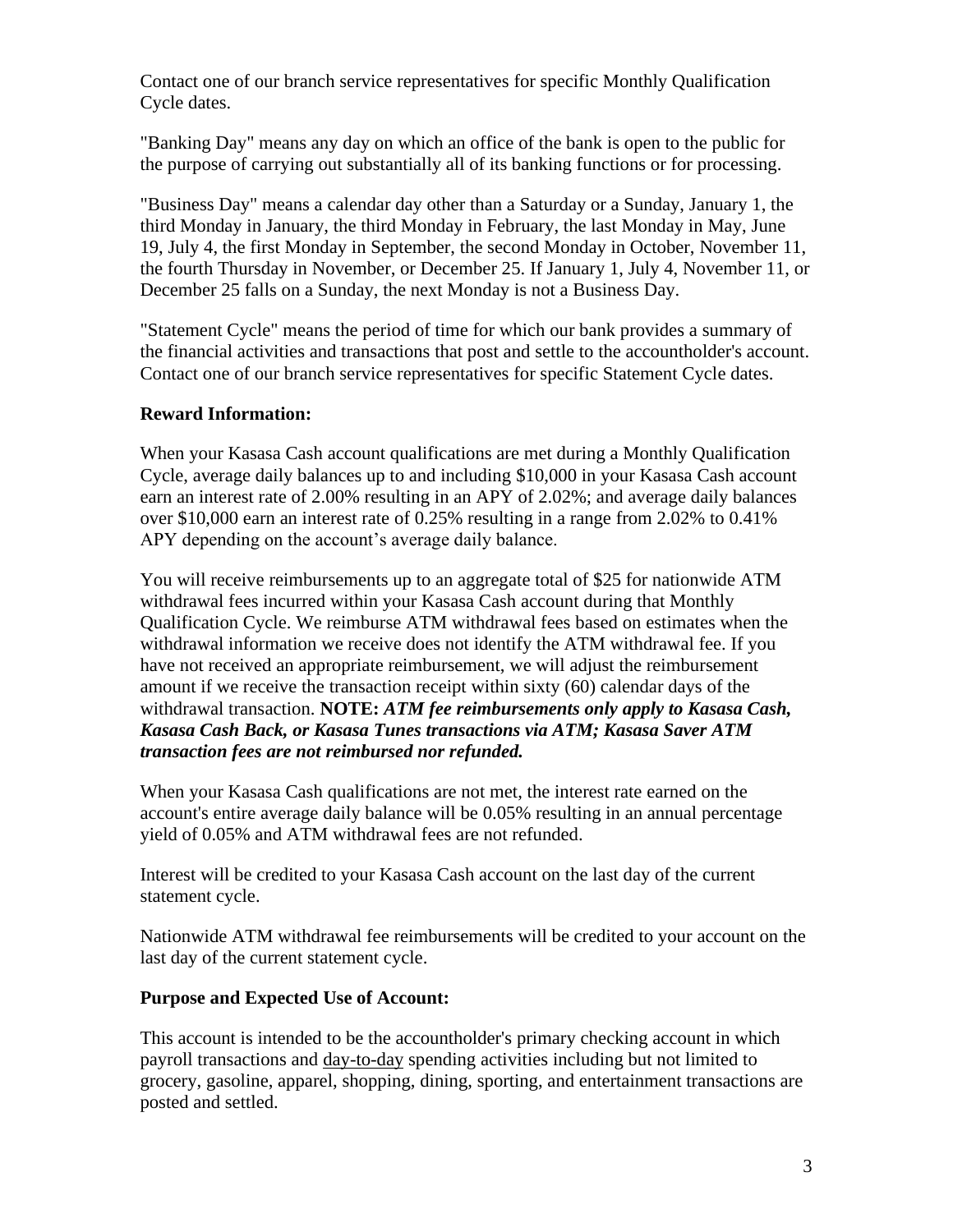Commensurate with the spending activities identified above, we expect the account's debit card to be used frequently throughout each month and for transaction amounts to reflect a wide dollar range. Small debit card transactions conducted on the same day at a single merchant and/or multiple transactions made during a condensed time period particularly near the end of a Monthly Qualification Cycle are not considered normal, day-to-day spending behavior. For example, five debit card transactions, each for a dollar, conducted at a convenience store, two days before the end of the cycle period would not be considered by our institution as normal, day-to-day spending behavior. These types of transactions appear to be conducted with the sole purpose of qualifying for the account's rewards and thus will be deemed inappropriate transactions and will not count toward earning the account's rewards.

Peoples Bank reserves the right to determine if the account is being maintained for a purpose other than day-to-day, primary use. Accountholders who persist in making debit card transactions in a calculated and limited fashion in order to meet their monthly qualifications may have their accounts converted to a different checking account or closed altogether. We also reserve the right to convert the account to a different checking account if the account does not have consistent active use over 6 consecutive Statement Cycles.

We have the right to close this account at any time, with proper notice. Our decision to close the account will not affect your existing obligations to us including any obligation to pay fees or charges incurred prior to termination. No deposits will be accepted, and no checks will be paid after the account is closed. If the account is closed, you will forfeit any rewards that have not been credited to your account. A Peoples Bank check for the remaining balance, if applicable, will be mailed to accountholder at the address indicated on our current records. Upon termination of your Kasasa Cash account, any optional addon products / services associated with this account will also be terminated at the same time.

#### **Additional Information:**

Account approval, conditions, qualifications, limits, timeframes, enrollments, log-ons and other requirements apply. \$1 minimum deposit is required to open the account. Monthly Direct Deposit/ACH credit/ACH debit, e-Statements, are conditions of this account. See accompanying Schedule of Fees and Charges for fees that may apply to this account. Enrollment in electronic services (e.g. online banking, e-statements) and log-ons may be required to meet some of the account's qualifications. There are no recurring monthly maintenance charges or fees to open or close this account. This account is not to be used for commercial purposes. If the account is closed, you will forfeit any rewards that have not been credited to your account. Contact one of our bank service representatives for additional information, details, restrictions, reward calculations, processing limitations, cycle dates and enrollment instructions.

#### Member FDIC.

Kasasa and Kasasa Cash are trademarks of Kasasa, Ltd., registered in the U.S.A.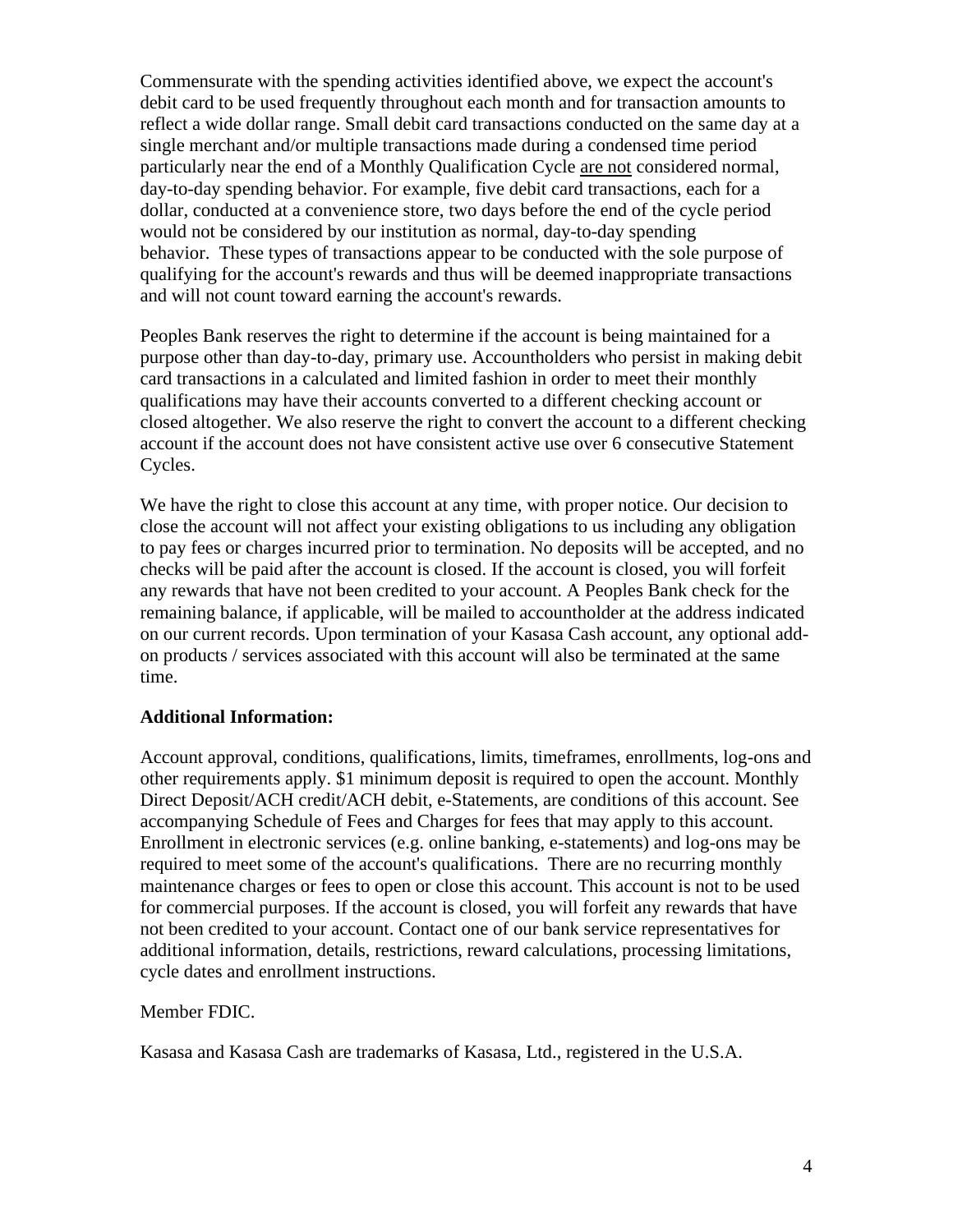# **Kasasa Cash Back Truth In Savings Disclosure**

This disclosure contains the rules that govern your deposit account as of January 31, 2022.

# **Account Overview:**

Kasasa Cash Back: A free variable reward checking account with no minimum balance that rewards accountholders with cash back on their debit card purchases and nationwide ATM withdrawal fee refunds when they meet minimum qualifications during the account's Monthly Qualification Cycle.

## **Purpose and Expected Use of Account**

This account is intended to be the accountholder's primary checking account in which payroll transactions and day-to-day spending activities including but not limited to grocery, gasoline, apparel, shopping, dining, sporting and entertainment transactions are posted and settled.

We have the right to close this account at any time, with proper notice. Our decision to close the account will not affect your existing obligations to us including any obligation to pay fees or charges incurred prior to termination. No deposits will be accepted and no checks will be paid after the account is closed. If the account is closed, you will forfeit any rewards that have not been credited to your account. A cashier's check for the remaining balance, if applicable, will be mailed to accountholder at the address indicated on our current records. Upon termination of your Kasasa Cash Back account, any optional add-on products / services associated with this account will also be terminated at the same time.

## **Qualification Information:**

To earn your rewards, the following enrollments must be in place and all transactions and activities must post and settle to your Kasasa Cash Back account during each Monthly Qualification Cycle:

- At least 1 direct deposit, ACH credit, or ACH payment transaction(s)
- At least 10 debit card purchases
- Be enrolled in and have agreed to receive e-statements rather than paper statements
- Maintain a valid email address on record with bank

Account transactions and activities may take one or more days to post and settle to the account and all must do so during the Monthly Qualification Cycle in order to qualify for the account's rewards.

"Monthly Qualification Cycle" means a period beginning one (1) banking day prior to the first day of the current statement cycle through one (1) banking day prior to the last business day of the current statement cycle.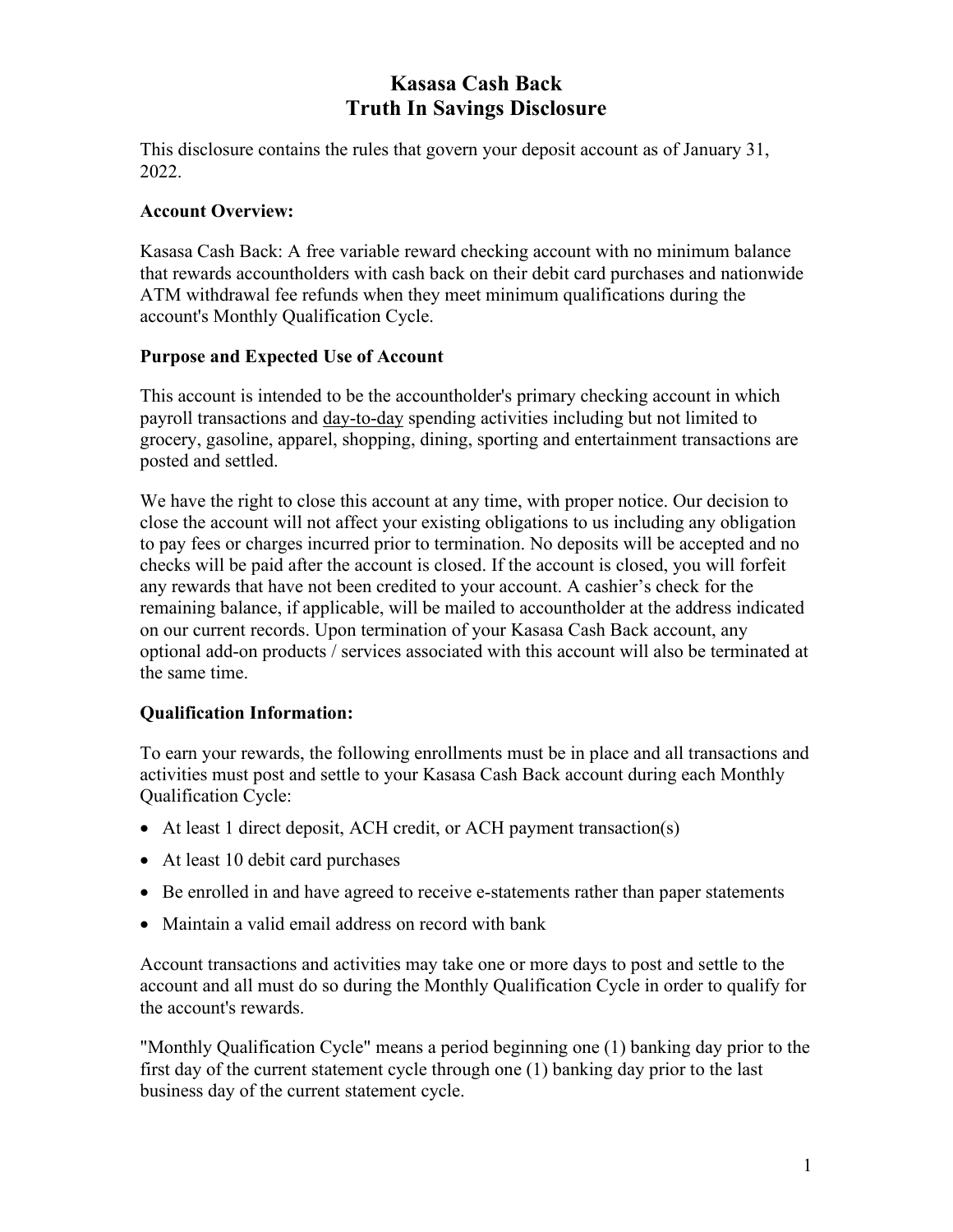Contact one of our branch service representatives for specific Monthly Qualification Cycle dates.

"Banking Day" means any day on which an office of the bank is open to the public for the purpose of carrying out substantially all of its banking functions or for processing.

"Business Day" means a calendar day other than a Saturday or a Sunday, January 1, the third Monday in January, the third Monday in February, the last Monday in May, June 19, July 4, the first Monday in September, the second Monday in October, November 11, the fourth Thursday in November, or December 25. If January 1, June 19, July 4, November 11, or December 25 falls on a Sunday, the next Monday is not a Business Day.

"Statement Cycle" means the period of time for which our bank provides a summary of the financial activities and transactions that post and settle to the accountholder's account. Contact one of our branch service representatives for specific Statement Cycle dates.

## **Reward Information:**

When Kasasa Cash Back qualifications are met during a Monthly Qualification Cycle, you will receive 3.0% cash back on up to a total of \$300 debit card purchases that post and settle to the account during that cycle period. A maximum of \$9 cash back payments may be earned per Monthly Qualification Cycle.

You will receive reimbursements up to an aggregate total of \$25 for nationwide ATM withdrawal fees incurred within your Kasasa Cash Back account during that Monthly Qualification Cycle. We reimburse ATM withdrawal fees based on estimates when the withdrawal information we receive does not identify the ATM withdrawal fee. If you have not received an appropriate reimbursement, we will adjust the reimbursement amount if we receive the transaction receipt within sixty (60) calendar days of the withdrawal transaction. **NOTE:** *ATM fee reimbursements only apply to Kasasa Cash, Kasasa Cash Back, or Kasasa Tunes transactions via ATM; Kasasa Saver ATM transaction fees are not reimbursed nor refunded.*

When your Kasasa Cash Back account qualifications are not met, no cash back payments are made and ATM withdrawal fees are not refunded.

Cash back payments and nationwide ATM withdrawal fee reimbursements will be credited to your Kasasa Cash Back account on the last day of the current statement cycle.

Rates, rewards, and bonuses, if any, are variable and may change after account is opened; rates may change without notice to you. No minimum balance is required to earn or receive the account's rewards. Rewards less than a penny cannot be distributed. You will automatically qualify for the account's rewards during your account's first statement cycle. If the account is closed before rewards are credited, you will forfeit the rewards.

## **Purpose and Expected Use of Account:**

This account is intended to be the accountholder's primary checking account in which payroll transactions and day-to-day spending activities including but not limited to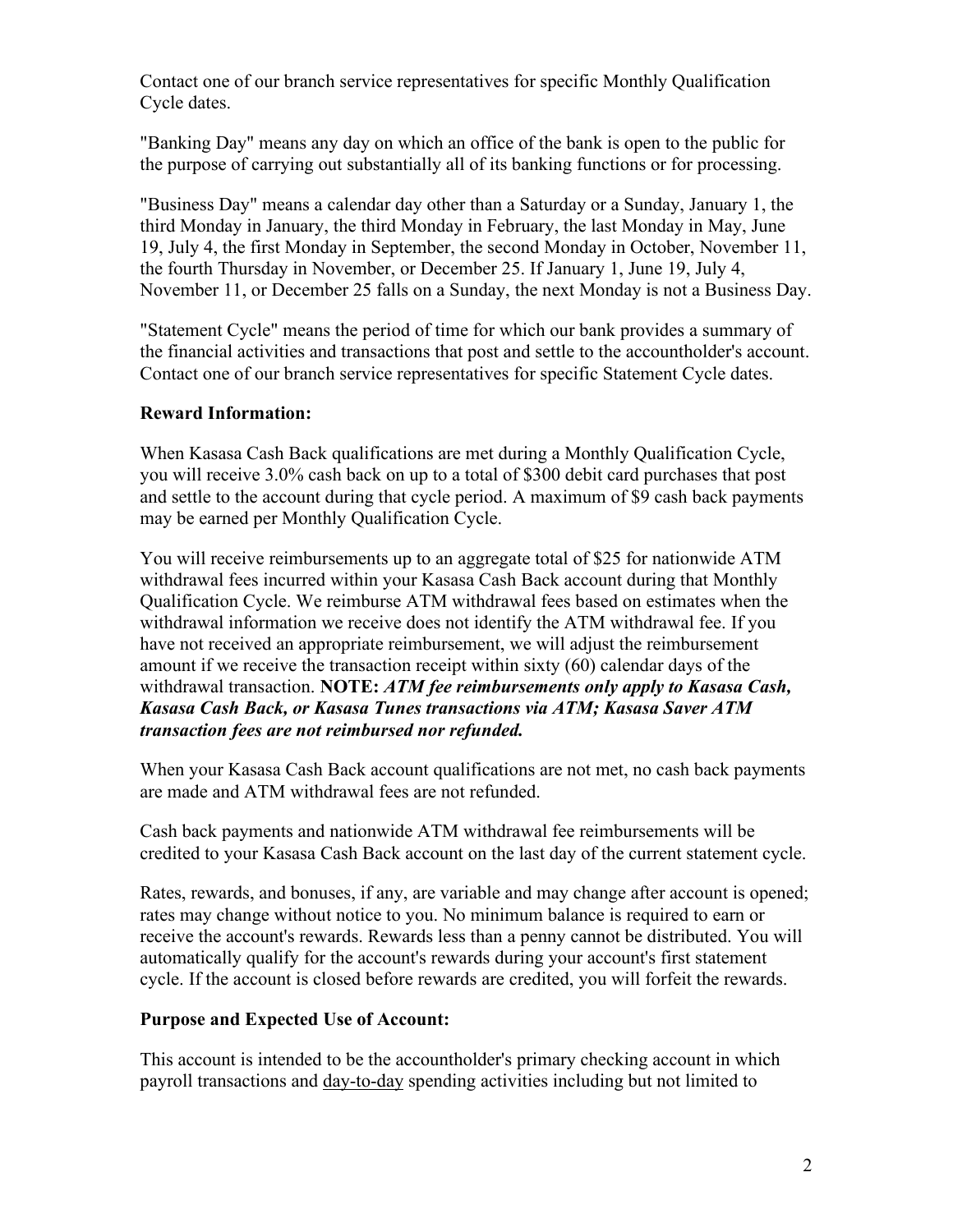grocery, gasoline, apparel, shopping, dining, sporting, and entertainment transactions are posted and settled.

Commensurate with the spending activities identified above, we expect the account's debit card to be used frequently throughout each month and for transaction amounts to reflect a wide dollar range. Small debit card transactions conducted on the same day at a single merchant and/or multiple transactions made during a condensed time period particularly near the end of a Monthly Qualification Cycle are not considered normal, day-to-day spending behavior. For example, five debit card transactions, each for a dollar, conducted at a convenience store, two days before the end of the cycle period would not be considered by our institution as normal, day-to-day spending behavior. These types of transactions appear to be conducted with the sole purpose of qualifying for the account's rewards and thus will be deemed inappropriate transactions and will not count toward earning the account's rewards.

Peoples Bank reserves the right to determine if the account is being maintained for a purpose other than day-to-day, primary use. Accountholders who persist in making debit card transactions in a calculated and limited fashion in order to meet their monthly qualifications may have their accounts converted to a different checking account or closed altogether. We also reserve the right to convert the account to a different checking account if the account does not have consistent active use over 6 consecutive Statement Cycles.

We have the right to close this account at any time, with proper notice. Our decision to close the account will not affect your existing obligations to us including any obligation to pay fees or charges incurred prior to termination. No deposits will be accepted, and no checks will be paid after the account is closed. If the account is closed, you will forfeit any rewards that have not been credited to your account. A Peoples Bank check for the remaining balance, if applicable, will be mailed to accountholder at the address indicated on our current records. Upon termination of your Kasasa Cash Back account, any optional add-on products / services associated with this account will also be terminated at the same time.

#### **Additional Information:**

Account approval, conditions, qualifications, limits, timeframes, enrollments, log-ons and other requirements apply. \$1 minimum deposit is required to open the account. Monthly Direct Deposit/ACH credit/ACH debit, e-Statements, are conditions of this account. See accompanying schedule of Fee and Charges for fees that may apply to this account. Enrollment in electronic services (e.g. online banking, e-statements) and log-ons may be required to meet some of the account's qualifications. There are no recurring monthly maintenance charges or fees to open or close this account. This account is not to be used for commercial purposes. If the account is closed, you will forfeit any rewards that have not been credited to your account. Contact one of our bank service representatives for additional information, details, restrictions, reward calculations, processing limitations, cycle dates and enrollment instructions.

Member FDIC.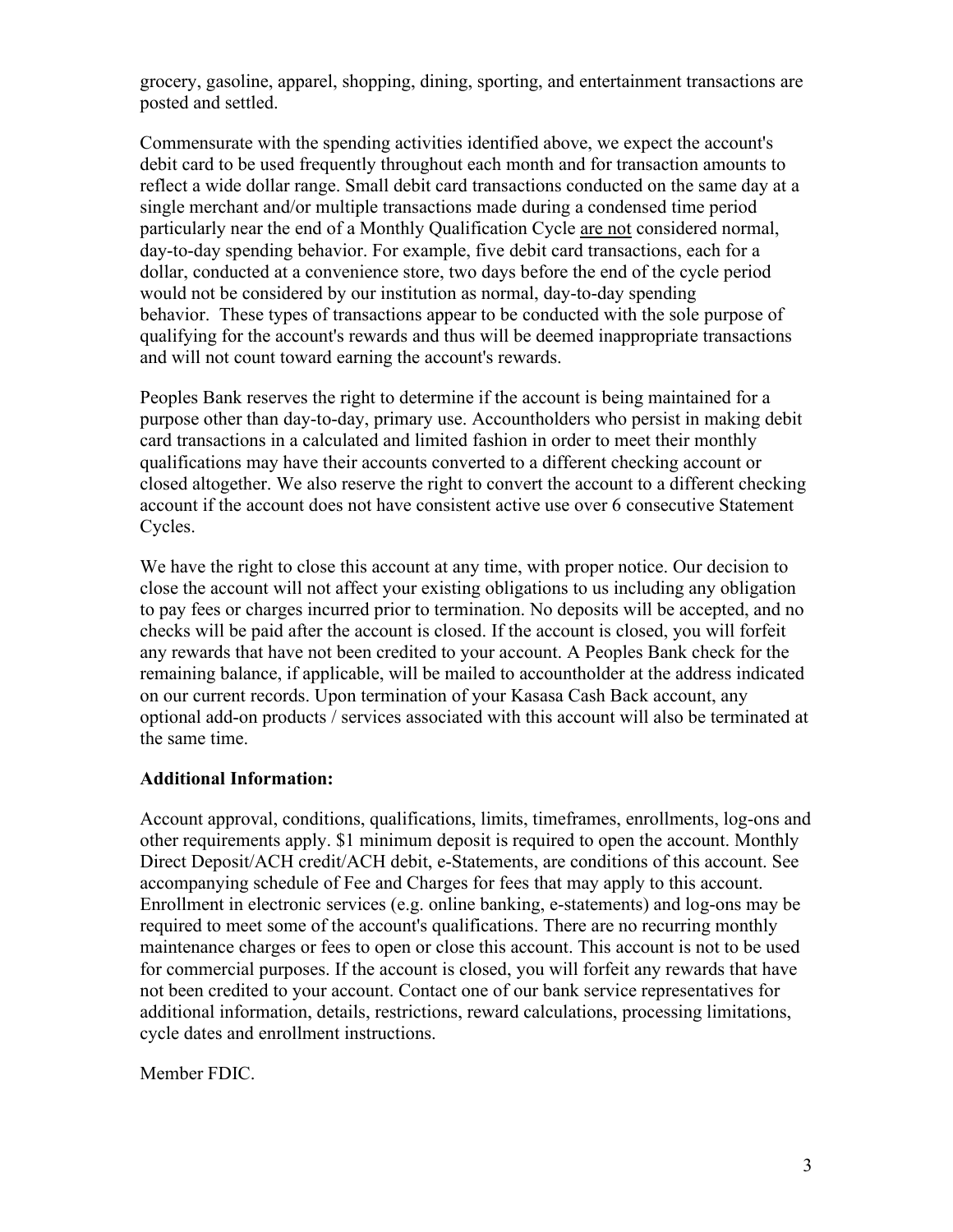Kasasa and Kasasa Cash Back are trademarks of Kasasa, Ltd., registered in the U.S.A.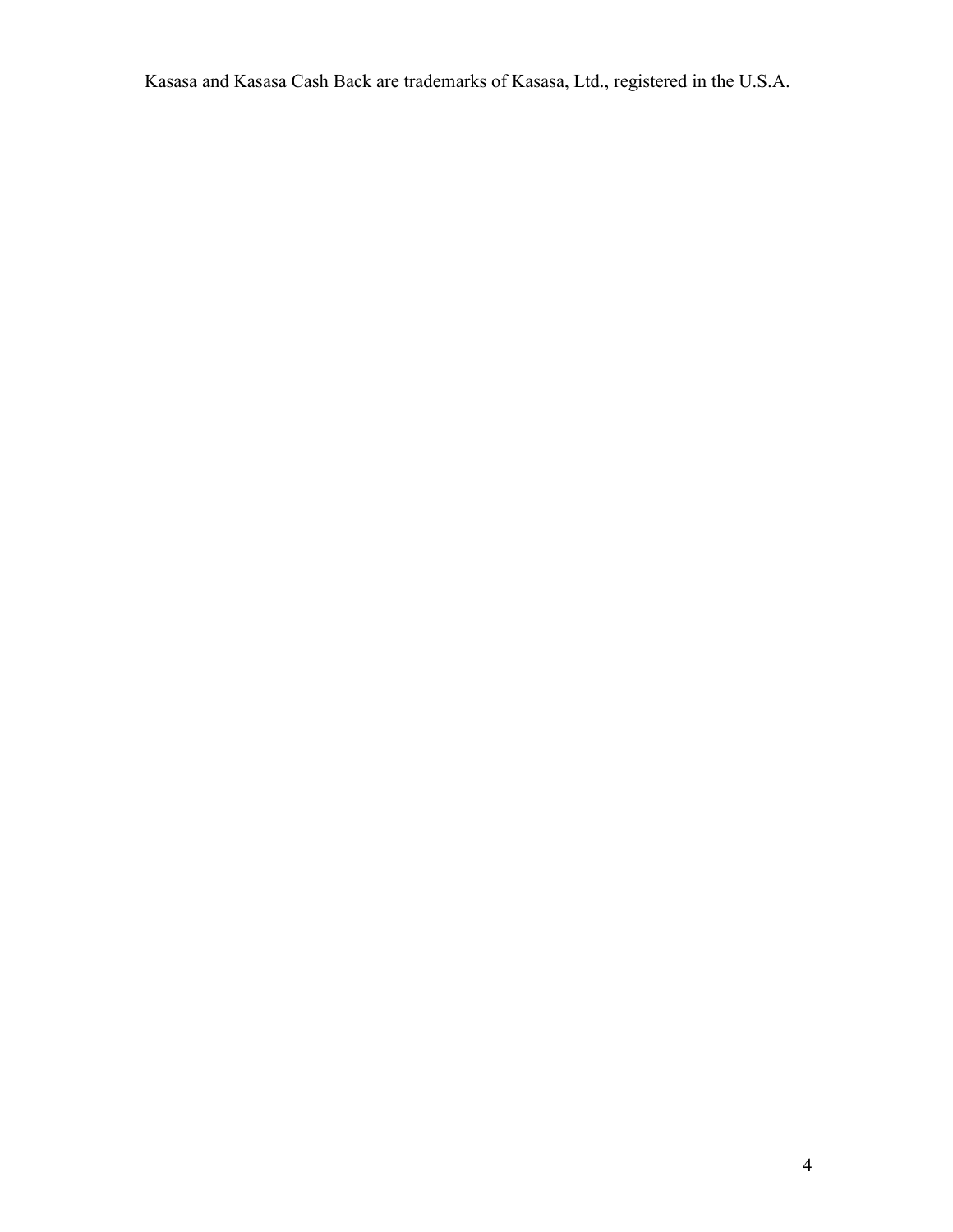# **Kasasa Tunes Truth In Savings Disclosure**

This disclosure contains the rules that govern your deposit account as of January 31, 2022.

# **Bonus Information:**

As a bonus to individuals who open and fund a new Kasasa Tunes account, our bank will refund up to an aggregate total of \$20 (which includes any applicable taxes) for any iTunes, Amazon.com or Google Play purchases made with your Kasasa Tunes debit card that post and settle to the account within the first 60 calendar days after your account is opened. This refund will be credited to your account on the last day of the current statement cycle in which your aggregate iTunes, Amazon.com, Google Play purchase threshold of \$20 posts and settles to your account.

Any portion of this bonus that is not used within the stated time period will be forfeited. No minimum balance is required to obtain this bonus. If your Kasasa Tunes account is closed within 2 months of account opening, we will deduct the value of your account opening bonus at closing.

# **Account Overview:**

Kasasa Tunes: A free variable reward checking account with no minimum balance that rewards accountholders with reimbursements on iTunes, Amazon.com and Google Play purchases as well as nationwide ATM withdrawal fee refunds when they meet minimum qualifications during the account's Monthly Qualification Cycle.

## **Purpose and Expected Use of Account**

This account is intended to be the accountholder's primary checking account in which payroll transactions and day-to-day spending activities including but not limited to grocery, gasoline, apparel, shopping, dining, sporting and entertainment transactions are posted and settled.

We have the right to close this account at any time, with proper notice. Our decision to close the account will not affect your existing obligations to us including any obligation to pay fees or charges incurred prior to termination. No deposits will be accepted and no checks will be paid after the account is closed. If the account is closed, you will forfeit any rewards that have not been credited to your account. A cashier's check for the remaining balance, if applicable, will be mailed to accountholder at the address indicated on our current records. Upon termination of your Kasasa Tunes account, any optional add-on products / services associated with this account will also be terminated at the same time.

# **Qualification Information:**

To earn your rewards, the following enrollments must be in place and all transactions and activities must post and settle to your Kasasa Tunes account during each Monthly Qualification Cycle: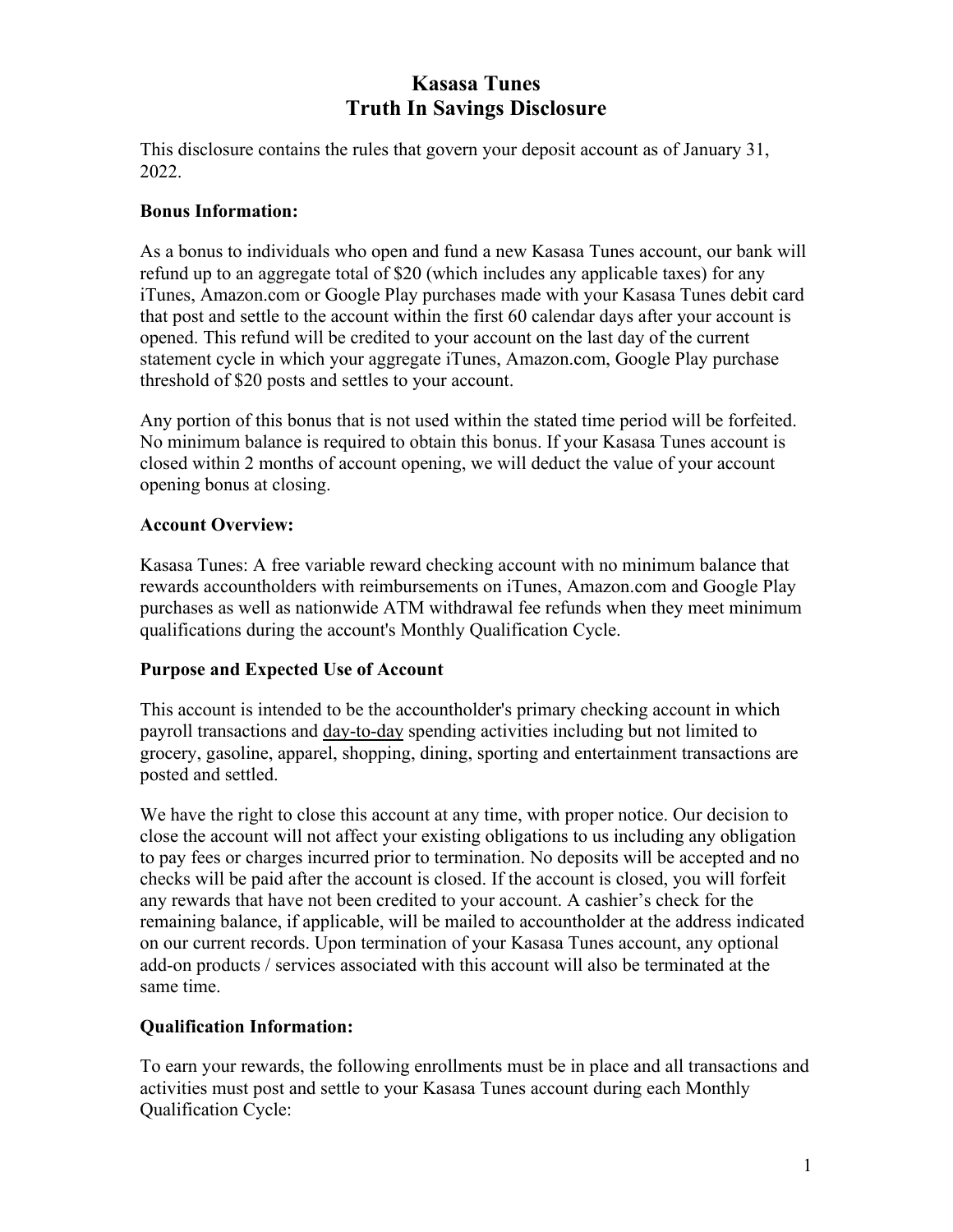- At least 1 direct deposit, ACH credit, or ACH payment transaction(s)
- At least 10 debit card purchases
- Be enrolled in and have agreed to receive e-statements rather than paper statements
- Maintain a valid email address on record with bank

Account transactions and activities may take one or more days to post and settle to the account and all must do so during the Monthly Qualification Cycle in order to qualify for the account's rewards.

"Monthly Qualification Cycle" means a period beginning one (1) banking day prior to the first day of the current statement cycle through one (1) banking day prior to the last business day of the current statement cycle.

Contact one of our branch service representatives for specific Monthly Qualification Cycle dates.

"Banking Day" means any day on which an office of the bank is open to the public for the purpose of carrying out substantially all of its banking functions or for processing.

"Business Day" means a calendar day other than a Saturday or a Sunday, January 1, the third Monday in January, the third Monday in February, the last Monday in May, June 19, July 4, the first Monday in September, the second Monday in October, November 11, the fourth Thursday in November, or December 25. If January 1, June 19, July 4, November 11, or December 25 falls on a Sunday, the next Monday is not a Business Day.

"Statement Cycle" means the period of time for which our bank provides a summary of the financial activities and transactions that post and settle to the accountholder's account. Contact one of our branch service representatives for specific Statement Cycle dates.

# **Reward Information:**

When your Kasasa Tunes account qualifications are met during a Monthly Qualification Cycle, you will receive up to an aggregate total of \$10 (which includes any applicable taxes) in refunds for any iTunes, Amazon.com or Google Play purchases. In order to be refunded, iTunes, Amazon.com, Google Play purchases must be made with your Kasasa Tunes debit card and must post and settle to your account no more than 30 days after the Monthly Qualification Cycle in which you qualified ends.

You will receive reimbursements up to an aggregate total of \$25 for nationwide ATM withdrawal fees incurred within your Kasasa Tunes account during that Monthly Qualification Cycle. We reimburse ATM withdrawal fees based on estimates when the withdrawal information we receive does not identify the ATM withdrawal fee. If you have not received an appropriate reimbursement, we will adjust the reimbursement amount if we receive the transaction receipt within sixty (60) calendar days of the withdrawal transaction. **NOTE:** *ATM fee reimbursements only apply to Kasasa Cash, Kasasa Cash Back, or Kasasa Tunes transactions via ATM; Kasasa Saver ATM transaction fees are not reimbursed nor refunded.*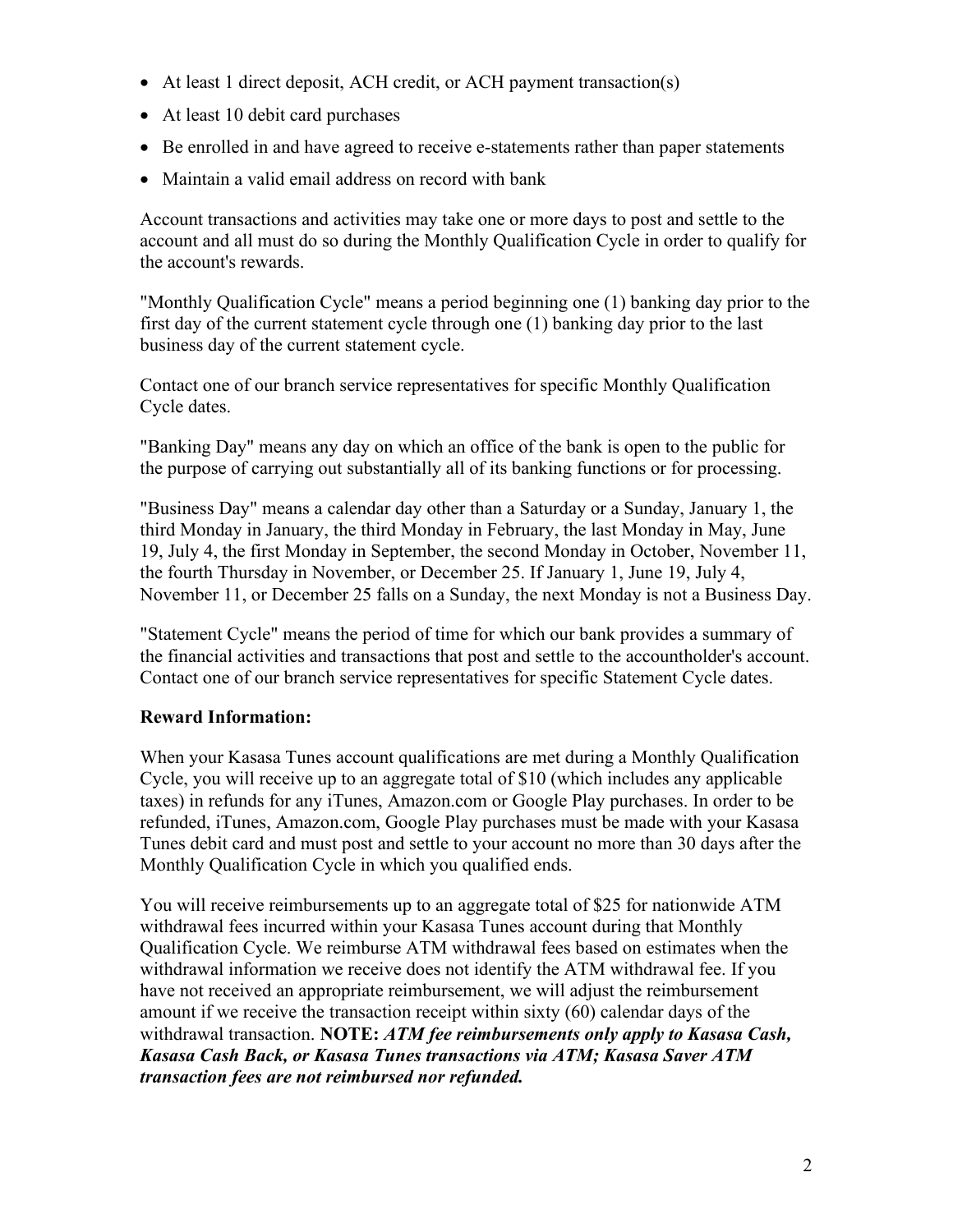When your Kasasa Tunes account qualifications are not met, iTunes, Amazon.com and Google Play purchases and ATM withdrawal fees are not refunded.

iTunes, Amazon.com and Google Play purchase reimbursements and nationwide ATM withdrawal fee reimbursements will be credited to your Kasasa Tunes account on the last day of the current statement cycle.

Rates, rewards, and bonuses, if any, are variable and may change after account is opened; rates may change without notice to you. No minimum balance is required to earn or receive the account's rewards. Rewards less than a penny cannot be distributed. If the account is closed before rewards are credited, you will forfeit the rewards.

### **Reward Administration:**

iTunes, Amazon.com and Google Play purchases are refunded via a "grant" and "credit" process. On the last day of each Statement Cycle in which you qualify, we establish a refund "grant" of up to and including \$10 for your account. Each "grant" is valid for up to and including than 30 calendar days. All iTunes, Amazon.com and Google Play refunds are "credited" against your account's oldest active "grant". If the account is closed, you will forfeit any refunds grants that have not been credited to your account. Rates and rewards are variable and at our discretion may change after account is opened without notice to you. Fees may reduce earnings. No minimum balance is required to earn or to receive the account's rewards. Rewards less than a penny cannot be distributed.

## **Purpose and Expected Use of Account:**

This account is intended to be the accountholder's primary checking account in which payroll transactions and day-to-day spending activities including but not limited to grocery, gasoline, apparel, shopping, dining, sporting, and entertainment transactions are posted and settled.

Commensurate with the spending activities identified above, we expect the account's debit card to be used frequently throughout each month and for transaction amounts to reflect a wide dollar range. Small debit card transactions conducted on the same day at a single merchant and/or multiple transactions made during a condensed time period particularly near the end of a Monthly Qualification Cycle are not considered normal, day-to-day spending behavior. For example, five debit card transactions, each for a dollar, conducted at a convenience store, two days before the end of the cycle period would not be considered by our institution as normal, day-to-day spending behavior. These types of transactions appear to be conducted with the sole purpose of qualifying for the account's rewards and thus will be deemed inappropriate transactions and will not count toward earning the account's rewards.

Peoples Bank reserves the right to determine if the account is being maintained for a purpose other than day-to-day, primary use. Accountholders who persist in making debit card transactions in a calculated and limited fashion in order to meet their monthly qualifications may have their accounts converted to a different checking account or closed altogether. We also reserve the right to convert the account to a different checking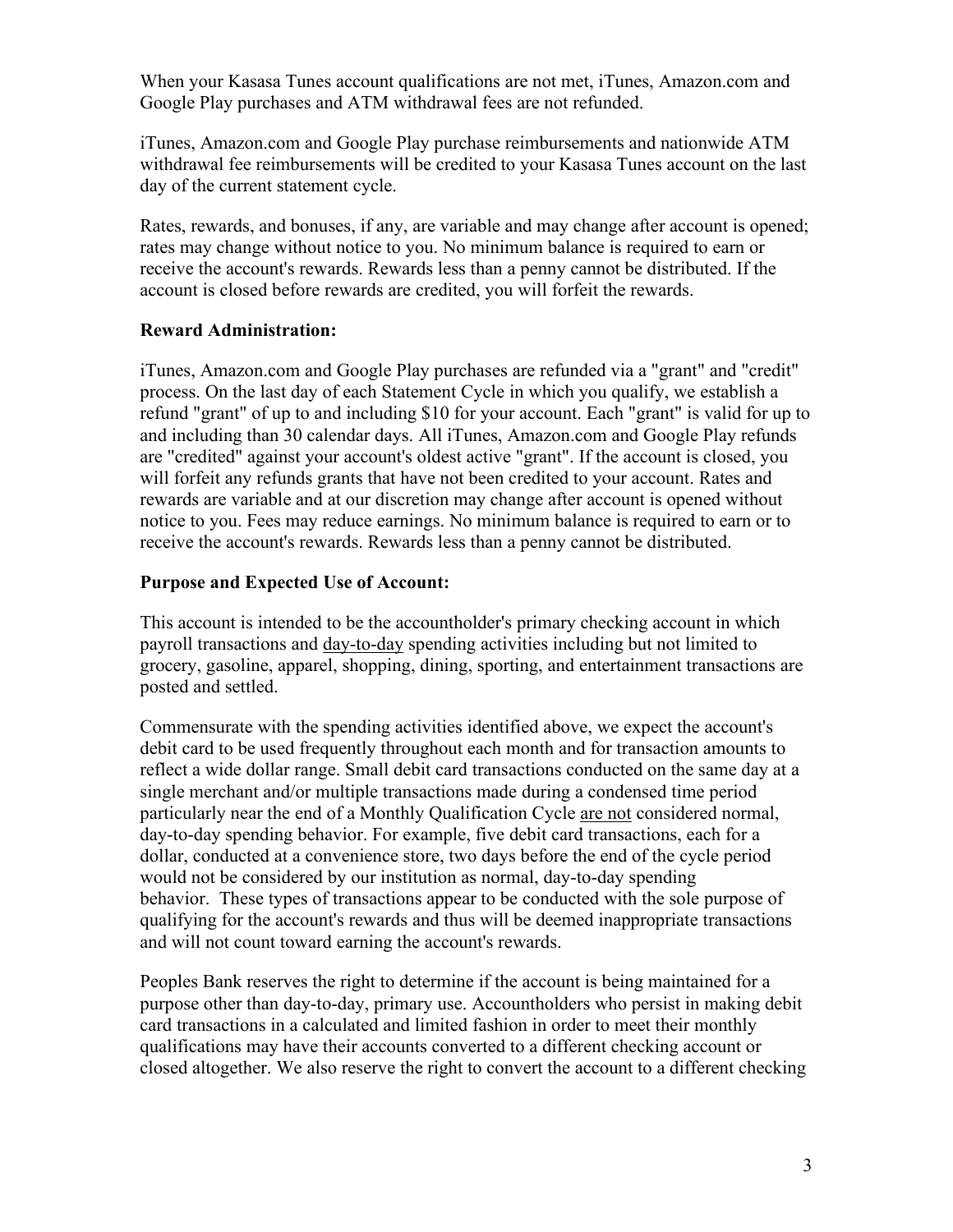account if the account does not have consistent active use over 6 consecutive Statement Cycles.

We have the right to close this account at any time, with proper notice. Our decision to close the account will not affect your existing obligations to us including any obligation to pay fees or charges incurred prior to termination. No deposits will be accepted, and no checks will be paid after the account is closed. If the account is closed, you will forfeit any rewards that have not been credited to your account. A Peoples Bank check for the remaining balance, if applicable, will be mailed to accountholder at the address indicated on our current records. Upon termination of your Kasasa Tunes account, any optional add-on products / services associated with this account will also be terminated at the same time.

# **Additional Information:**

Account approval, conditions, qualifications, limits, timeframes, enrollments, log-ons and other requirements apply. \$1 minimum deposit is required to open the account. Monthly Direct Deposit/ACH credit/ACH debit, e-Statements, are conditions of this account. See accompanying schedule of Fee and Charges for fees that may apply to this account. Enrollment in electronic services (e.g. online banking, e-statements) and log-ons may be required to meet some of the account's qualifications. There are no recurring monthly maintenance charges or fees to open or close this account. This account is not to be used for commercial purposes. If the account is closed, you will forfeit any rewards that have not been credited to your account. Contact one of our bank service representatives for additional information, details, restrictions, reward calculations, processing limitations, cycle dates and enrollment instructions.

Member FDIC.

iTunes is a registered trademark of Apple, Inc. Amazon.com is a registered trademark of Amazon.com. Google Play is a registered trademark of Google, Inc. Apple Inc., Amazon.com and Google, Inc. are not participants in or sponsors of this program. Kasasa and Kasasa Tunes are trademarks of Kasasa, Ltd., registered in the U.S.A.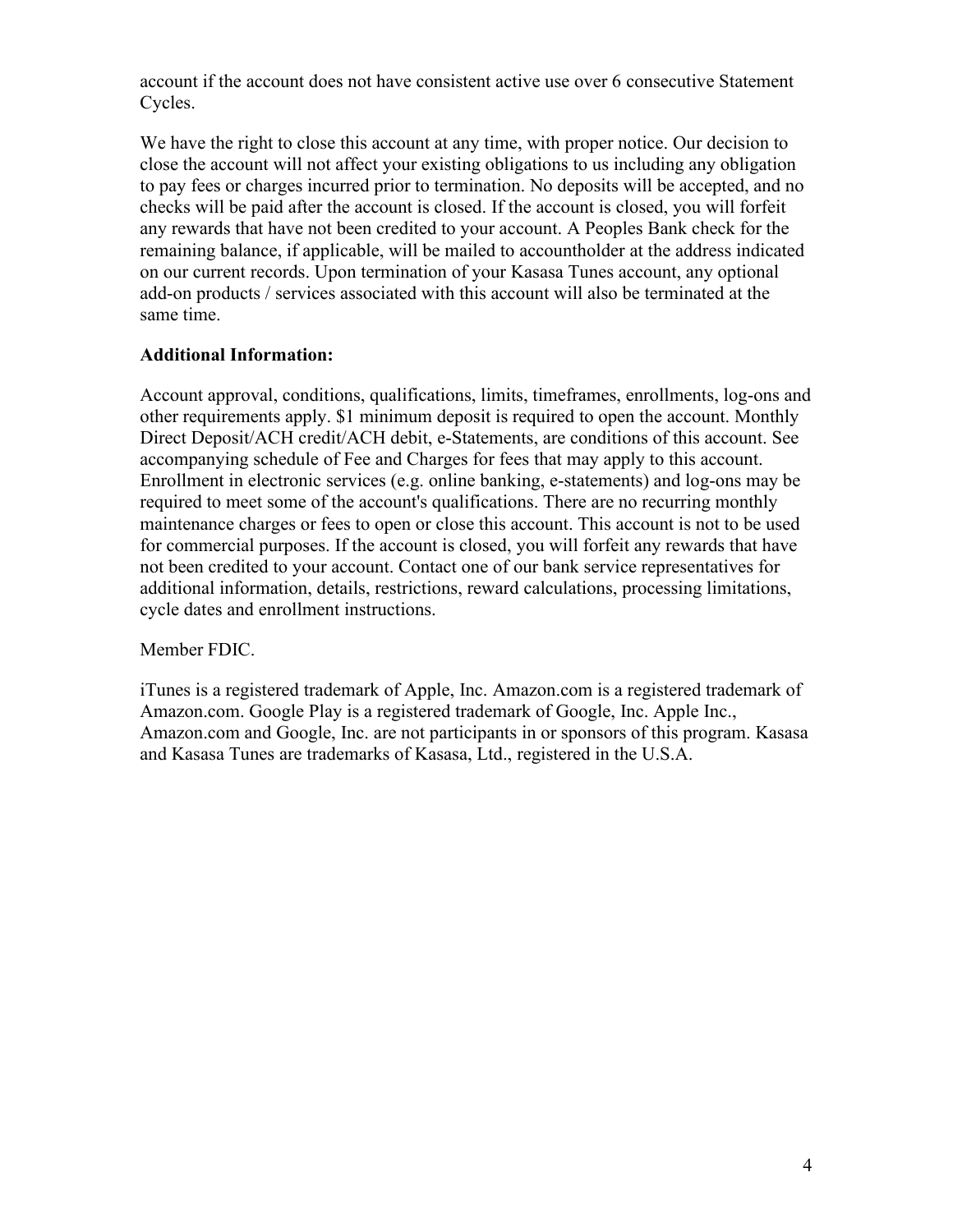# **Kasasa Cash Back with Kasasa Saver Truth In Savings Disclosure**

This disclosure contains the rules that govern your deposit account as of January 31, 2022.

# **Account Overview:**

- Kasasa Cash Back: A free variable reward checking account with no minimum balance that rewards accountholders with cash back on their debit card purchases and nationwide ATM withdrawal fee refunds when they meet minimum qualifications during the account's Monthly Qualification Cycle.
- Kasasa Saver is a free, variable rate, deposit account with no minimum balance that rewards accountholders with interest when they meet the minimum qualifications associated with their linked Kasasa Cash Back checking account during each Monthly Qualification Cycle.

# **Purpose and Expected Use of Account**

This account is intended to be the accountholder's primary checking account in which payroll transactions and day-to-day spending activities including but not limited to grocery, gasoline, apparel, shopping, dining, sporting and entertainment transactions are posted and settled.

We have the right to close this account at any time, with proper notice. Our decision to close the account will not affect your existing obligations to us including any obligation to pay fees or charges incurred prior to termination. No deposits will be accepted and no checks will be paid after the account is closed. If the account is closed, you will forfeit any rewards that have not been credited to your account. A cashier's check for the remaining balance, if applicable, will be mailed to accountholder at the address indicated on our current records. Upon termination of your Kasasa Cash Back with Kasasa Saver account, any optional add-on products / services associated with this account will also be terminated at the same time.

If, for whatever reason the Kasasa Saver portion of your account is closed, your account will automatically be converted to a standalone Kasasa Cash Back account and only the Kasasa Cash Back terms and conditions articulated within this disclosure will apply.

# **Interest Rate & Annual Percentage Yield (APY)**

## • **Compounding & Crediting:**

Interest will be compounded on a monthly basis. Interest will be credited to your Kasasa Saver account on the last day of the current statement cycle. If you close your account before the interest is credited, you will not receive the accrued interest. Interest begin(s) to accrue on the business day you deposit noncash items (for example, checks).

"Business Day" means a calendar day other than a Saturday or a Sunday, January 1, the third Monday in January, the third Monday in February, the last Monday in May,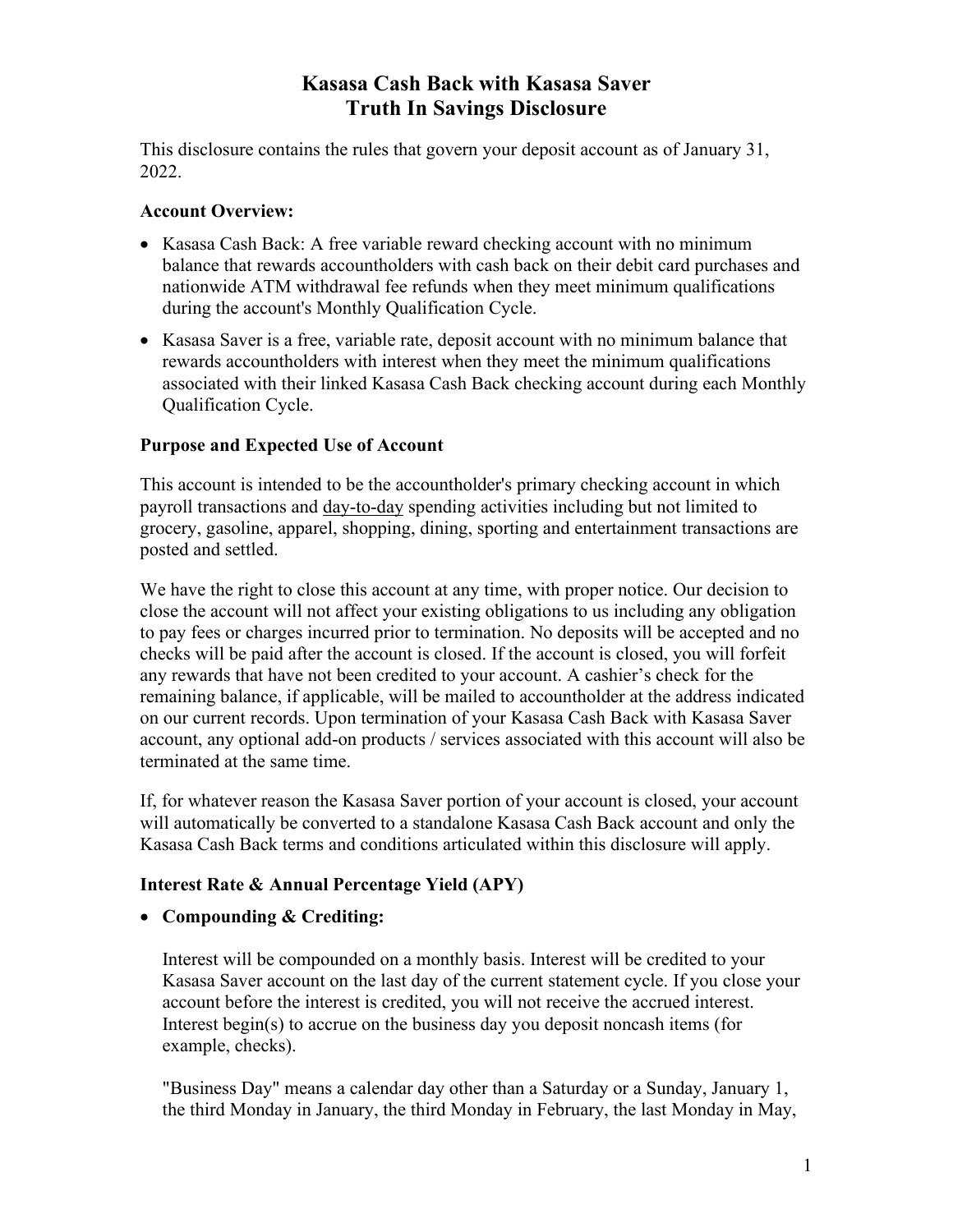June 19, July 4, the first Monday in September, the second Monday in October, November 11, the fourth Thursday in November, or December 25. If January 1, June 19, July 4, November 11, or December 25 falls on a Sunday, the next Monday is not a Business Day.

"Statement Cycle" means the period of time for which Peoples Bank provides a summary of the financial activities and transactions that post and settle to the accountholder's account. Contact one of our branch service representatives for specific Statement Cycle dates.

# • **Balance Computation Method:**

We use the average daily balance method to calculate the interest on your Kasasa Saver account. This method applies a periodic rate to the average daily balance in the account for the period. The average daily balance is calculated by adding the principal in the account for each day of the period and dividing that figure by the number of days in the period. The period we use is the Statement Cycle.

# • **Interest Rate & Annual Percentage Yield:**

This is a variable rate account. The interest rate and annual percentage yield may change. The interest rate is determined at our discretion and we may change the interest rate on your account at any time, without any limitations, and without notice to you.

When your Kasasa Cash Back account qualifications are met during a Monthly Qualification Cycle:

Kasasa Saver: average daily balances up to and including \$20,000 in your Kasasa Saver account earn an interest rate of 0.50% resulting in an APY of 0.50%; and average daily balances over \$20,000 earn an interest rate of 0.25% on the portion of the average daily balance over \$20,000, resulting in a range from 0.50% to 0.29% APY depending on the account's average daily balance.

When your Kasasa Cash Back account qualifications are not met during a Monthly Qualification Cycle:

Kasasa Saver: the entire average daily balance in the Kasasa Saver account earns an interest rate of 0.05% resulting in an annual percentage yield of 0.05% APY.

## **Qualification Information:**

To earn your rewards, the following enrollments must be in place and all transactions and activities must post and settle to your Kasasa Cash Back account during each Monthly Qualification Cycle:

- At least 1 direct deposit, ACH credit, or ACH payment transaction(s)
- At least 10 debit card purchases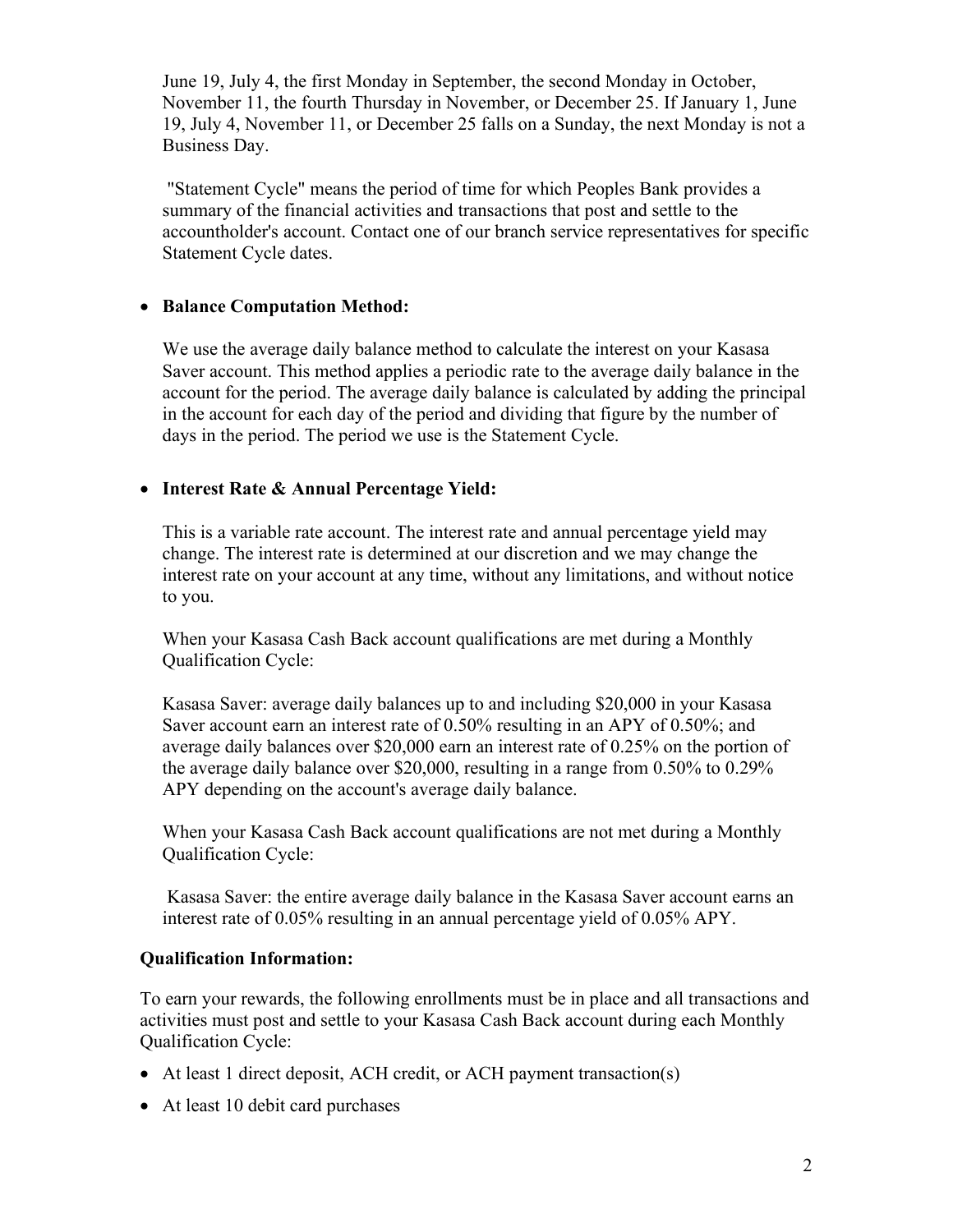- Be enrolled in and have agreed to receive e-statements rather than paper statements
- Maintain a valid email address on record with bank

Account transactions and activities may take one or more days to post and settle to the account and all must do so during the Monthly Qualification Cycle in order to qualify for the account's rewards.

"Monthly Qualification Cycle" means a period beginning one (1) banking day prior to the first day of the current statement cycle through one (1) banking day prior to the last business day of the current statement cycle.

Contact one of our branch service representatives for specific Monthly Qualification Cycle dates.

"Banking Day" means any day on which an office of the bank is open to the public for the purpose of carrying out substantially all of its banking functions or for processing.

"Business Day" means a calendar day other than a Saturday or a Sunday, January 1, the third Monday in January, the third Monday in February, the last Monday in May, June 19, July 4, the first Monday in September, the second Monday in October, November 11, the fourth Thursday in November, or December 25. If January 1, June 19, July 4, November 11, or December 25 falls on a Sunday, the next Monday is not a Business Day.

"Statement Cycle" means the period of time for which our bank provides a summary of the financial activities and transactions that post and settle to the accountholder's account. Contact one of our branch service representatives for specific Statement Cycle dates.

# **Reward Information:**

When Kasasa Cash Back qualifications are met during a Monthly Qualification Cycle, you will receive 3% cash back on up to a total of \$300 debit card purchases that post and settle to the account during that cycle period. A maximum of \$9 cash back payments may be earned per Monthly Qualification Cycle.

In addition, average daily balances up to and including \$20,000 in your Kasasa Saver account earn an interest rate of 0.50% resulting in an APY of 0.50%; and average daily balances over \$20,000 earn an interest rate of 0.25% on the portion of the average daily balance over \$20,000, resulting in a range from 0.50% to 0.29% APY depending on the account's average daily balance.

You will receive reimbursements up to an aggregate total of \$25 for nationwide ATM withdrawal fees incurred within your Kasasa Cash Back account during that Monthly Qualification Cycle. We reimburse ATM withdrawal fees based on estimates when the withdrawal information we receive does not identify the ATM withdrawal fee. If you have not received an appropriate reimbursement, we will adjust the reimbursement amount if we receive the transaction receipt within sixty (60) calendar days of the withdrawal transaction. **NOTE:** *ATM fee reimbursements only apply to Kasasa Cash, Kasasa Cash Back, or Kasasa Tunes transactions via ATM; Kasasa Saver ATM transaction fees are not reimbursed nor refunded.*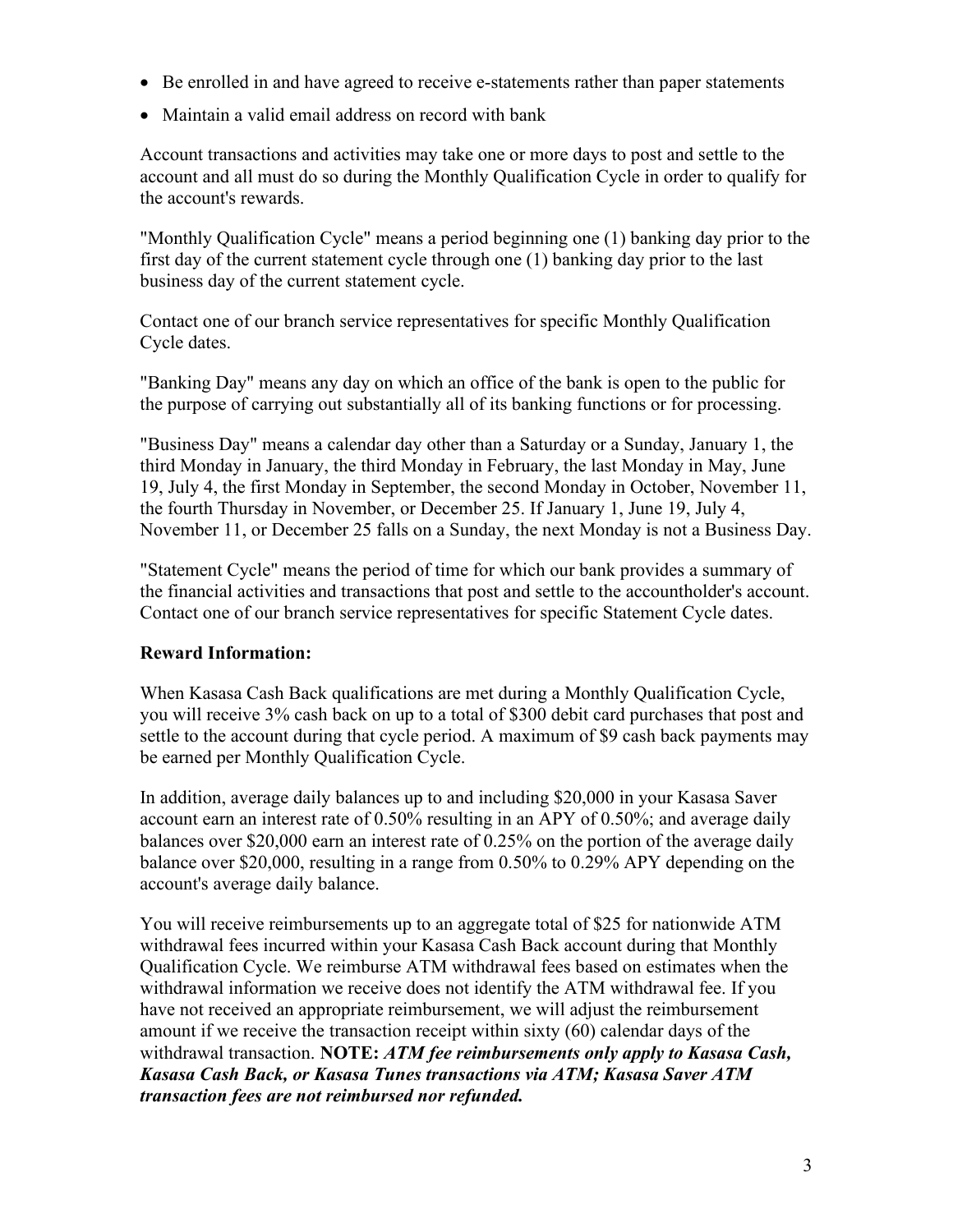When your Kasasa Cash Back account qualifications are not met, no cash back payments are made and ATM withdrawal fees are not refunded. In addition, the entire average daily balance in the Kasasa Saver account earns an interest rate of 0.05% resulting in an annual percentage yield of 0.05% APY.

Interest will be credited to your Kasasa Saver account on the last day of the current statement cycle.

The cash back payments and nationwide ATM withdrawal fee reimbursements earned in your Kasasa Cash Back account will be credited to your Kasasa Saver account on the last day of the current statement cycle.

Rates, rewards, and bonuses, if any, are variable and may change after account is opened; rates may change without notice to you. No minimum balance is required to earn or receive the account's rewards. Rewards less than a penny cannot be distributed. Fees may reduce earnings. You will automatically qualify for the account's rewards during your account's first statement cycle. If the account is closed before rewards are credited, you will forfeit the rewards.

## **Purpose and Expected Use of Account:**

This account is intended to be the accountholder's primary checking account in which payroll transactions and day-to-day spending activities including but not limited to grocery, gasoline, apparel, shopping, dining, sporting, and entertainment transactions are posted and settled.

Commensurate with the spending activities identified above, we expect the account's debit card to be used frequently throughout each month and for transaction amounts to reflect a wide dollar range. Small debit card transactions conducted on the same day at a single merchant and/or multiple transactions made during a condensed time period particularly near the end of a Monthly Qualification Cycle are not considered normal, day-to-day spending behavior. For example, five debit card transactions, each for a dollar, conducted at a convenience store, two days before the end of the cycle period would not be considered by our institution as normal, day-to-day spending behavior. These types of transactions appear to be conducted with the sole purpose of qualifying for the account's rewards and thus will be deemed inappropriate transactions and will not count toward earning the account's rewards.

Peoples Bank reserves the right to determine if the account is being maintained for a purpose other than day-to-day, primary use. Accountholders who persist in making debit card transactions in a calculated and limited fashion in order to meet their monthly qualifications may have their accounts converted to a different checking account or closed altogether. We also reserve the right to convert the account to a different checking account if the account does not have consistent active use over 6 consecutive Statement Cycles.

We have the right to close this account at any time, with proper notice. Our decision to close the account will not affect your existing obligations to us including any obligation to pay fees or charges incurred prior to termination. No deposits will be accepted, and no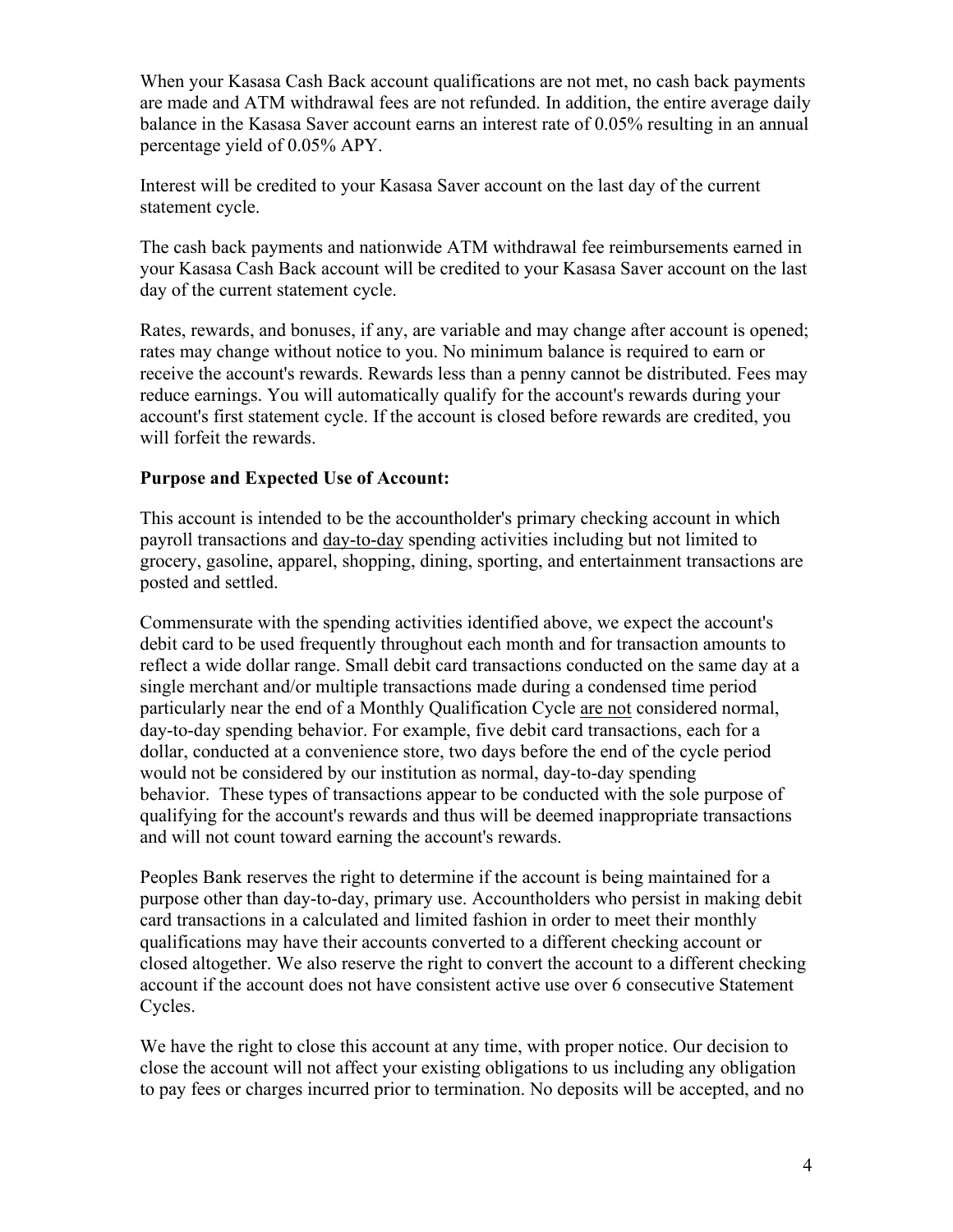checks will be paid after the account is closed. If the account is closed, you will forfeit any rewards that have not been credited to your account. A Peoples Bank check for the remaining balance, if applicable, will be mailed to accountholder at the address indicated on our current records. Upon termination of your Kasasa Cash Back account, any optional add-on products / services associated with this account will also be terminated at the same time.

# **Additional Information:**

Account approval, conditions, qualifications, limits, timeframes, enrollments, log-ons and other requirements apply. \$1 minimum deposit is required to open the account. \$1 minimum deposit is required to open the account. Monthly Direct Deposit/ACH credit/ACH debit, e-Statements, are conditions of this account. See accompanying schedule of Fee and Charges for fees that may apply to this account. Enrollment in electronic services (e.g. online banking, e-statements) and log-ons may be required to meet some of the account's qualifications. There are no recurring monthly maintenance charges or fees to open or close this account. This account is not to be used for commercial purposes. If the account is closed, you will forfeit any rewards that have not been credited to your account. A Kasasa Cash Back account is required to have a Kasasa Saver account. If, for whatever reason the Kasasa Saver portion of your account is closed, your account will automatically be converted to the associated standalone Kasasa Cash Back account and that account's terms and conditions articulated within their specific disclosure will apply. A linked Kasasa Saver account is required for automatic savings.

Contact one of our bank service representatives for additional information, details, restrictions, reward calculations, processing limitations, cycle dates and enrollment instructions.

Member FDIC.

Kasasa, Kasasa Cash Back and Kasasa Saver are trademarks of Kasasa, Ltd., registered in the U.S.A.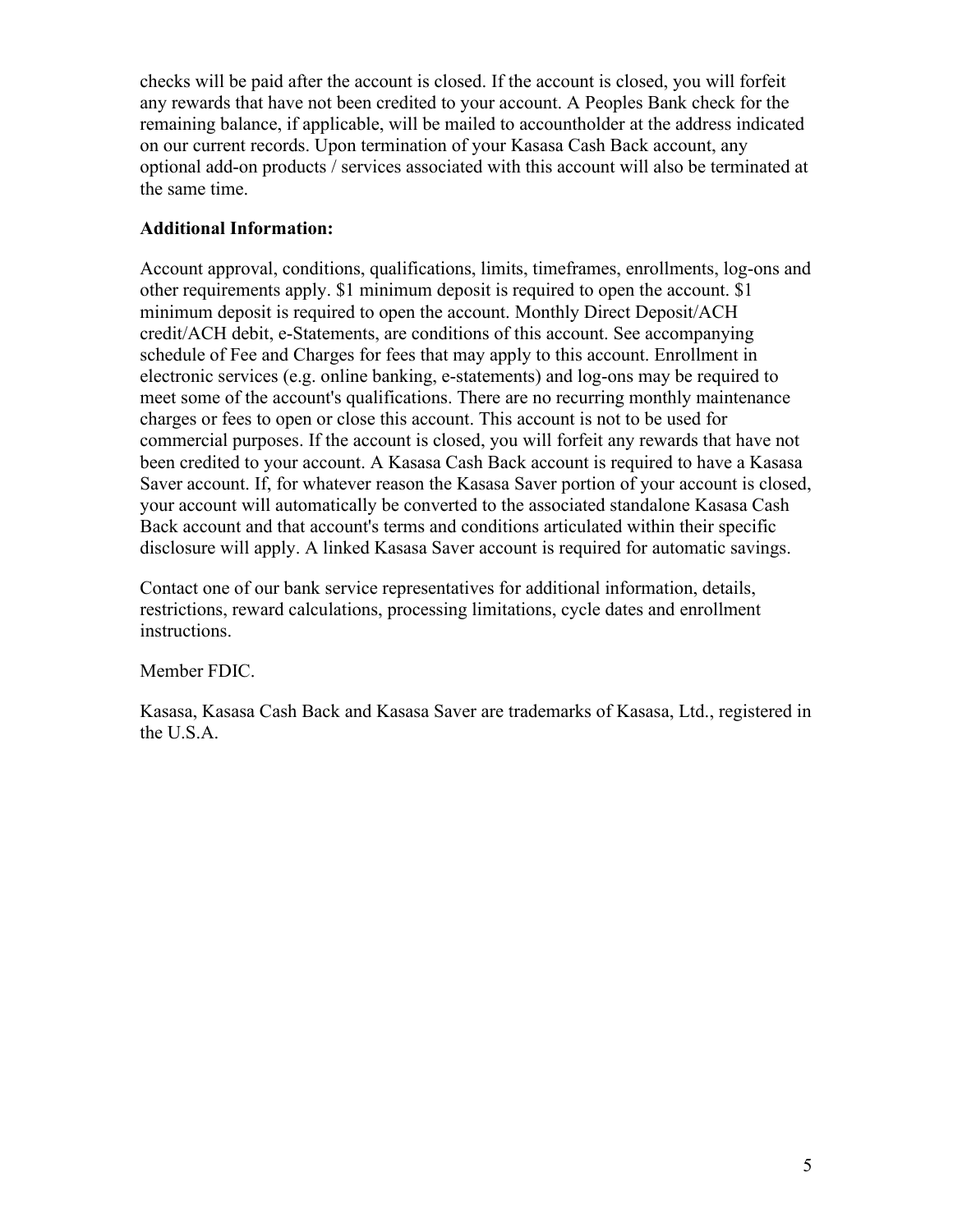# **Kasasa Cash with Kasasa Saver Truth In Savings Disclosure**

This disclosure contains the rules that govern your deposit account as of January 31, 2022.

### **Account Overview:**

- Kasasa Cash: A free variable rate checking account with no minimum balance that rewards accountholders with interest and nationwide ATM withdrawal fee refunds when they meet minimum qualifications during the account's Monthly Qualification Cycle.
- Kasasa Saver is a free, variable rate, deposit account with no minimum balance that rewards accountholders with interest when they meet the minimum qualifications associated with their linked Kasasa Cash checking account during each Monthly Qualification Cycle.

### **Purpose and Expected Use of Account**

This account is intended to be the accountholder's primary checking account in which payroll transactions and day-to-day spending activities including but not limited to grocery, gasoline, apparel, shopping, dining, sporting and entertainment transactions are posted and settled.

We have the right to close this account at any time, with proper notice. Our decision to close the account will not affect your existing obligations to us including any obligation to pay fees or charges incurred prior to termination. No deposits will be accepted and no checks will be paid after the account is closed. If the account is closed, you will forfeit any rewards that have not been credited to your account. A cashier's check for the remaining balance, if applicable, will be mailed to accountholder at the address indicated on our current records. Upon termination of your Kasasa Cash with Kasasa Saver account, any optional add-on products / services associated with this account will also be terminated at the same time.

If, for whatever reason the Kasasa Saver portion of your account is closed, your account will automatically be converted to a standalone Kasasa Cash account and only the Kasasa Cash terms and conditions articulated within this disclosure will apply.

## **Interest Rate & Annual Percentage Yield (APY)**

#### • **Compounding & Crediting:**

Interest will be compounded on a monthly basis. Interest will be credited to your Kasasa Cash with Kasasa Saver account on the last day of the current statement cycle. If you close your account before the interest is credited, you will not receive the accrued interest. Interest begin(s) to accrue on the business day you deposit noncash items (for example, checks).

"Business Day" means a calendar day other than a Saturday or a Sunday, January 1, the third Monday in January, the third Monday in February, the last Monday in May,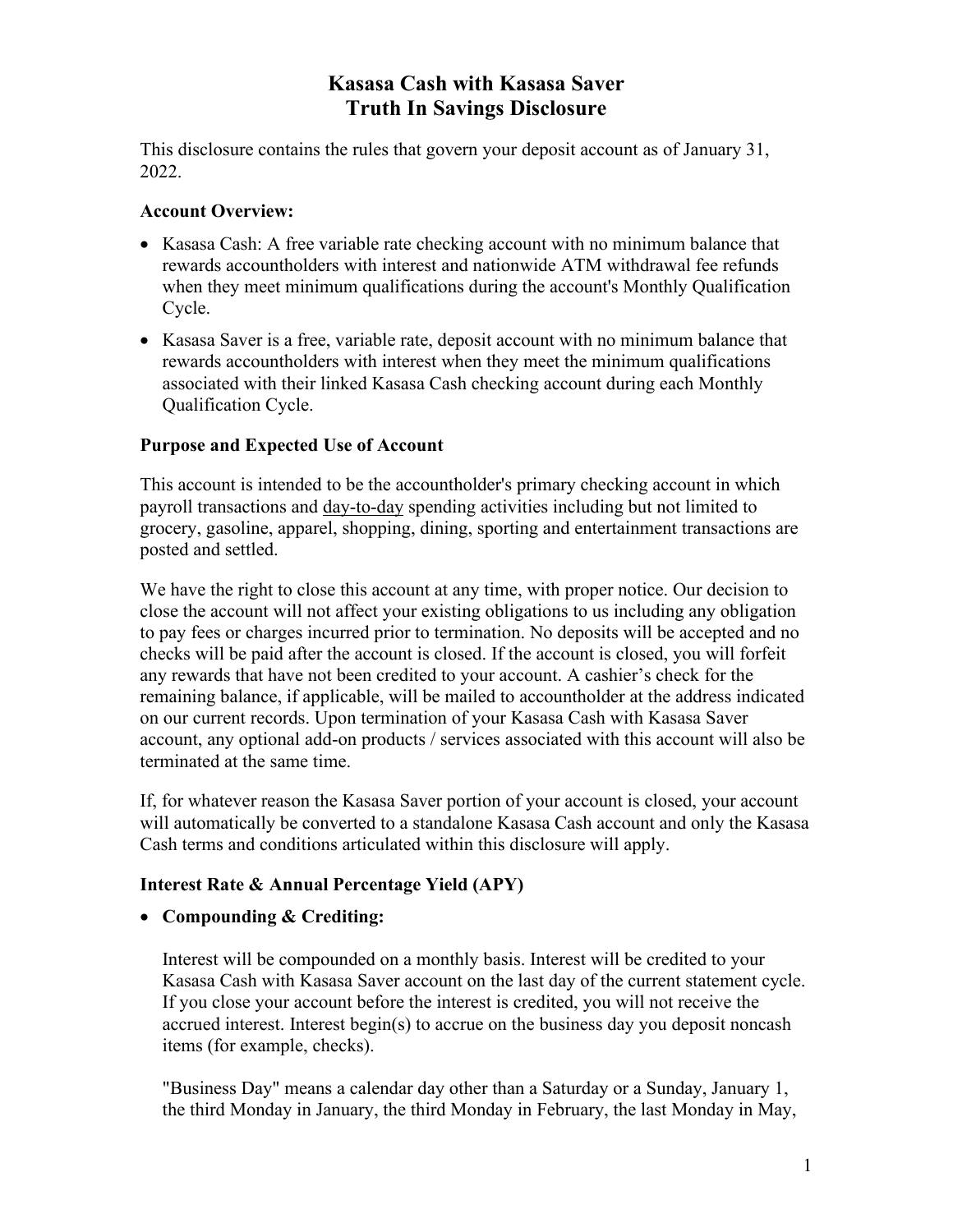June 19, July 4, the first Monday in September, the second Monday in October, November 11, the fourth Thursday in November, or December 25. If January 1, June 19, July 4, November 11, or December 25 falls on a Sunday, the next Monday is not a Business Day.

"Statement Cycle" means the period of time for which Peoples Bank provides a summary of the financial activities and transactions that post and settle to the accountholder's account. Contact one of our branch service representatives for specific Statement Cycle dates.

### • **Balance Computation Method:**

We use the average daily balance method to calculate the interest on your Kasasa Cash with Kasasa Saver account. This method applies a periodic rate to the average daily balance in the account for the period. The average daily balance is calculated by adding the principal in the account for each day of the period and dividing that figure by the number of days in the period. The period we use is the Statement Cycle.

### • **Interest Rate & Annual Percentage Yield:**

This is a variable rate account. The interest rate and annual percentage yield may change. The interest rate is determined at our discretion and we may change the interest rate on your account at any time, without any limitations, and without notice to you.

When your Kasasa Cash account qualifications are met during a Monthly Qualification Cycle:

Kasasa Cash: average daily balances up to and including \$10,000 in your Kasasa Cash account earn an interest rate of 2.00% resulting in a non-compounding APY\* of 2.02% and average daily balances over \$10,000 earn an interest rate of 0.25% on the portion of the average daily balance over \$10,000 resulting in a non-compounding range from 2.02% to 0.41% APY depending on the account's average daily balance.

Kasasa Saver: average daily balances up to and including \$20,000 in your Kasasa Saver account earn an interest rate of 0.50% resulting in an APY of 0.50%; and average daily balances over \$20,000 earn an interest rate of 0.25% on the portion of the average daily balance over \$20,000 resulting in a range 0.50% to 0.29% APY depending on the account's average daily balance.

When your Kasasa Cash account qualifications are not met during a Monthly Qualification Cycle:

Kasasa Cash: ATM withdrawal fees are not refunded and the entire average daily balance in the account earns an interest rate of 0.05% resulting in a non-compounding annual percentage yield of .05% APY.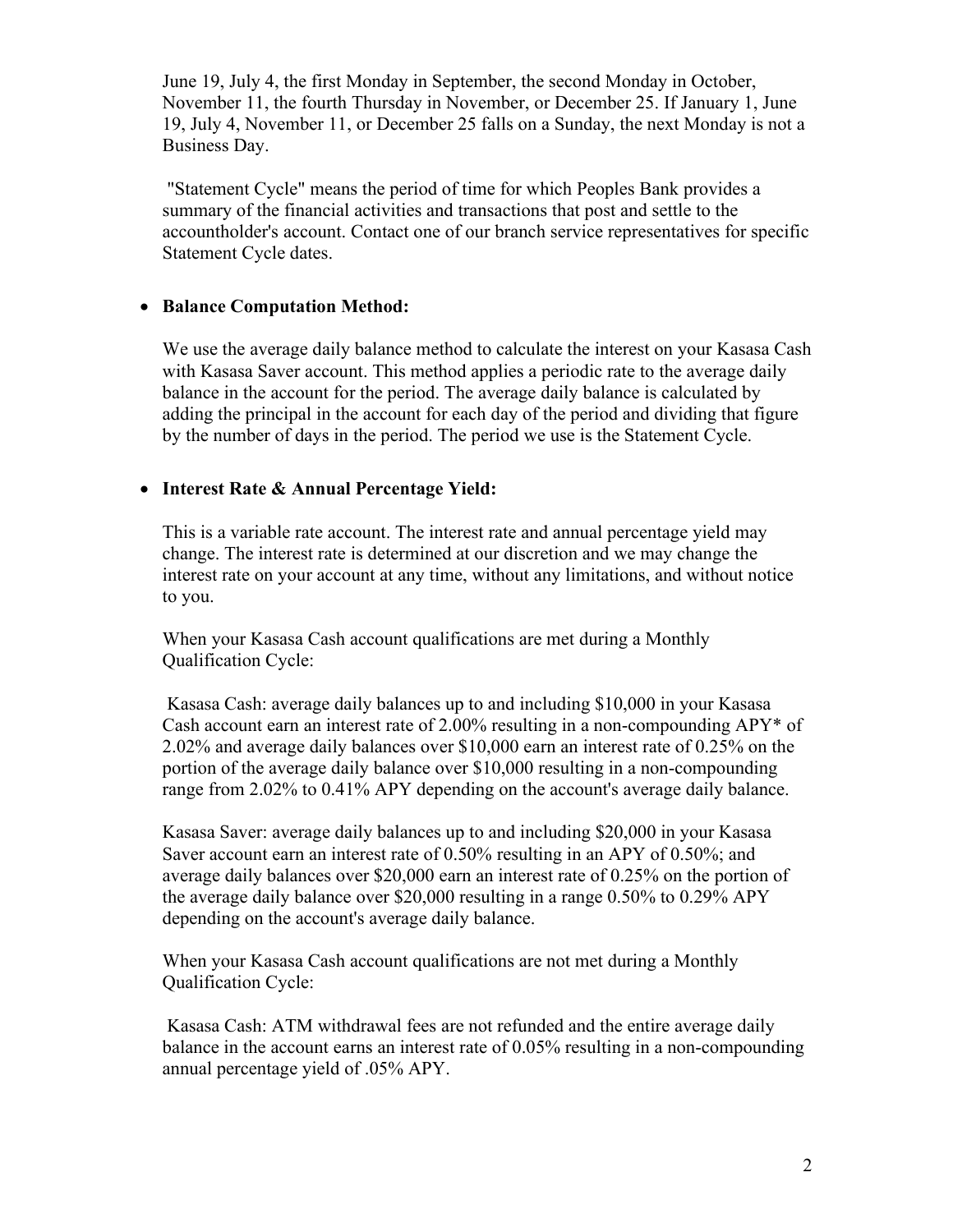Kasasa Saver: the entire average daily balance in the Kasasa Saver account earns an interest rate of 0.05% resulting in an annual percentage yield of 0.05%.

\* Interest in Kasasa Cash does not compound because it is automatically transferred to the Kasasa Saver account within one day. Note: Automatic transfer may cause an overdraft to your Kasasa Cash account, if the account's balance is less than the transferred amount when transfer occurs.

# **Qualification Information:**

To earn your rewards, the following enrollments must be in place and all transactions and activities must post and settle to your Kasasa Cash account during each Monthly Qualification Cycle:

- At least 1 direct deposit, ACH credit, or ACH payment transaction(s)
- At least 10 debit card purchases
- Be enrolled in and have agreed to receive e-statements rather than paper statements
- Maintain a valid email address on record with bank

Account transactions and activities may take one or more days to post and settle to the account and all must do so during the Monthly Qualification Cycle in order to qualify for the account's rewards.

"Monthly Qualification Cycle" means a period beginning one (1) banking day prior to the first day of the current statement cycle through one (1) banking day prior to the last business day of the current statement cycle.

Contact one of our branch service representatives for specific Monthly Qualification Cycle dates.

"Banking Day" means any day on which an office of the bank is open to the public for the purpose of carrying out substantially all of its banking functions or for processing.

"Business Day" means a calendar day other than a Saturday or a Sunday, January 1, the third Monday in January, the third Monday in February, the last Monday in May, June 19, July 4, the first Monday in September, the second Monday in October, November 11, the fourth Thursday in November, or December 25. If January 1, June 19, July 4, November 11, or December 25 falls on a Sunday, the next Monday is not a Business Day.

"Statement Cycle" means the period of time for which our bank provides a summary of the financial activities and transactions that post and settle to the accountholder's account. Contact one of our branch service representatives for specific Statement Cycle dates.

# **Reward Information:**

When your Kasasa Cash account qualifications are met during a Monthly Qualification Cycle, average daily balances up to and including \$10,000 in your Kasasa Cash account earn an interest rate of 2.00% resulting in a non-compounding APY of 2.02%; and average daily balances over \$10,000 earn an interest rate of 0.25% on the portion of the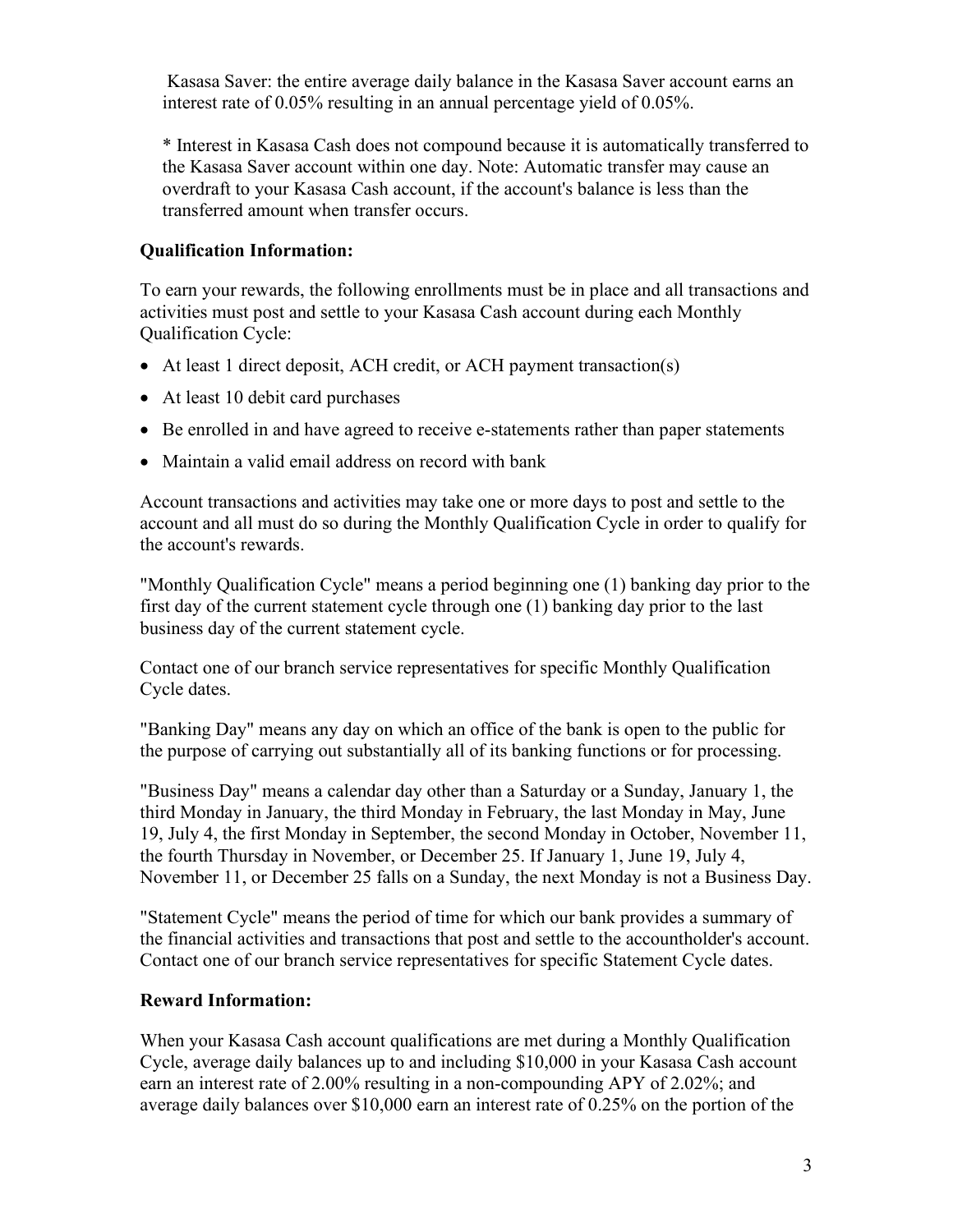average daily balance over \$10,000, resulting in a non-compounding range from 2.02% to 0.41% APY depending on the account's average daily balance.

In addition, average daily balances up to and including \$20,000 in your Kasasa Saver account earn an interest rate of 0.50% resulting in an APY of 0.50%; and average daily balances over \$20,000 earn an interest rate of 0.25% on the portion of the average daily balance over \$20,000, resulting in a range from 0.50% to 0.29% APY depending on the Kasasa Saver account's average daily balance.

You will receive reimbursements up to an aggregate total of \$25 for nationwide ATM withdrawal fees incurred within your Kasasa Cash account during that Monthly Qualification Cycle. We reimburse ATM withdrawal fees based on estimates when the withdrawal information we receive does not identify the ATM withdrawal fee. If you have not received an appropriate reimbursement, we will adjust the reimbursement amount if we receive the transaction receipt within sixty (60) calendar days of the withdrawal transaction. **NOTE:** *ATM fee reimbursements only apply to Kasasa Cash, Kasasa Cash Back, or Kasasa Tunes transactions via ATM; Kasasa Saver ATM transaction fees are not reimbursed nor refunded.*

When your Kasasa Cash qualifications are not met, the interest rate earned on the account's entire average daily balance will be 0.05% resulting in a non-compounding annual percentage yield of 0.05% and ATM withdrawal fees are not refunded. In addition, the entire average daily balance in the Kasasa Saver account earns an interest rate of 0.05% resulting in an annual percentage yield of 0.05%.

Interest will be credited to your Kasasa Cash and Kasasa Saver account on the last day of the current statement cycle.

Nationwide ATM withdrawal fee reimbursements will be credited to your account on the last day of the current statement cycle.

Rates, rewards, and bonuses, if any, are variable and may change after account is opened; rates may change without notice to you. No minimum balance is required to earn or receive the account's rewards. Rewards less than a penny cannot be distributed. Fees may reduce earnings. You will automatically qualify for the account's rewards during your account's first statement cycle. If the account is closed before rewards are credited, you will forfeit the rewards.

#### **Purpose and Expected Use of Account:**

This account is intended to be the accountholder's primary checking account in which payroll transactions and day-to-day spending activities including but not limited to grocery, gasoline, apparel, shopping, dining, sporting, and entertainment transactions are posted and settled.

Commensurate with the spending activities identified above, we expect the account's debit card to be used frequently throughout each month and for transaction amounts to reflect a wide dollar range. Small debit card transactions conducted on the same day at a single merchant and/or multiple transactions made during a condensed time period particularly near the end of a Monthly Qualification Cycle are not considered normal,